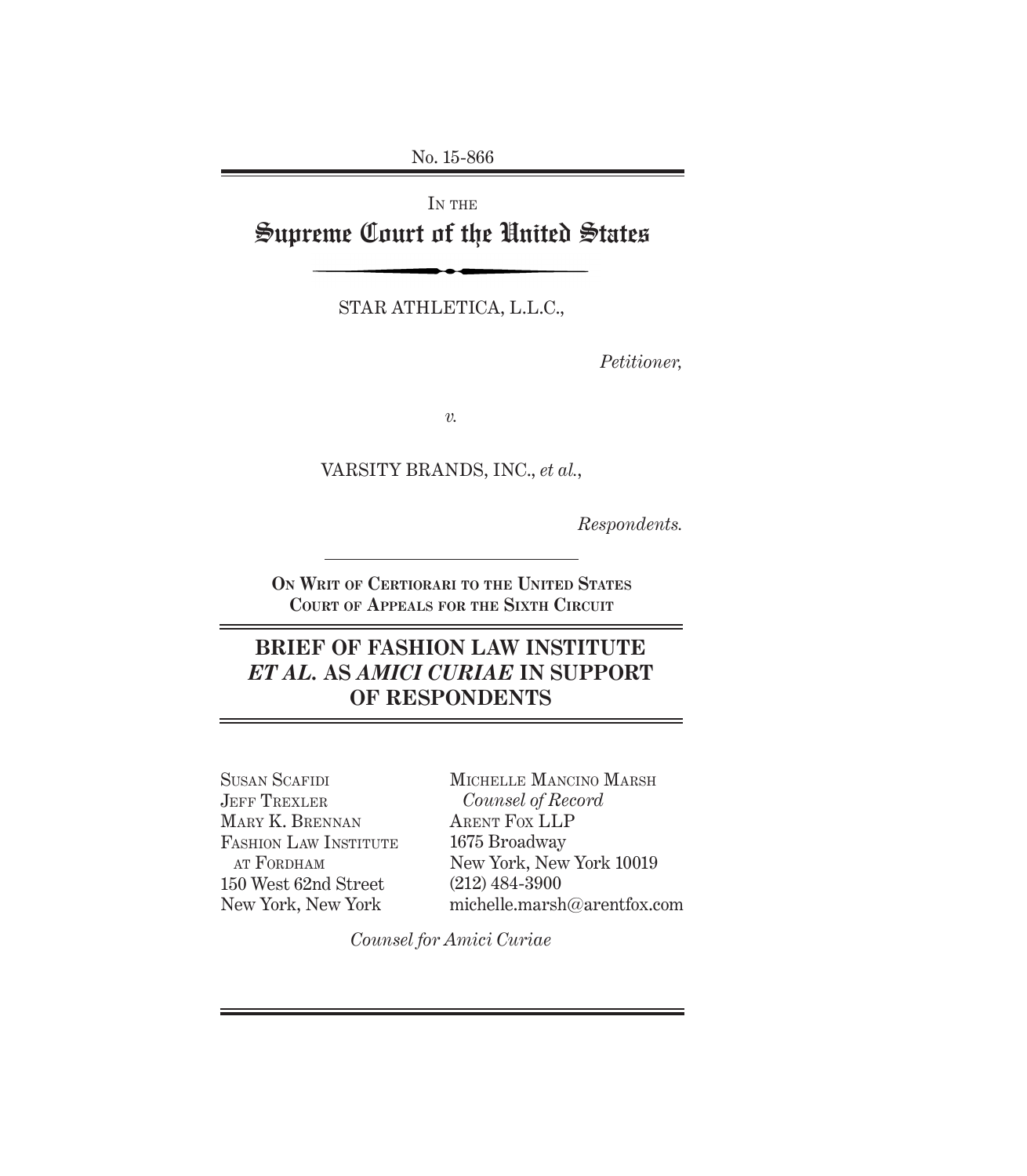## **TABLE OF CONTENTS**

| Page                                                                                                                                                                               |
|------------------------------------------------------------------------------------------------------------------------------------------------------------------------------------|
|                                                                                                                                                                                    |
| INTEREST OF AMICI CURIAE 1                                                                                                                                                         |
|                                                                                                                                                                                    |
|                                                                                                                                                                                    |
| COPYRIGHT CURRENTLY OFFERS INCOMPLETE BUT<br>L.<br>CRUCIAL PROTECTION FOR BOTH EMERGING AND<br>ESTABLISHED FASHION DESIGNERS 6                                                     |
| A. Fashion is an Industry Essential to the U.S.                                                                                                                                    |
| B. The Rise of the American Fashion Industry<br>to Global Prominence Parallels the<br>Application of Intellectual Property<br>Protection to Some Elements of Creative<br>Design 11 |
| C. Protection for Creative Fashion Designs<br>Under U.S. Intellectual Property Law Still<br>Lags Behind Other Prominent International<br>Fashion Capitals, Harming Emerging and    |
| D. Conceptual Separability in Copyright, and<br>the Partial Protection It Provides Designers,<br>is Critical to the Fashion Industry 19                                            |
| II. FASHION IS AN INFORMATION-BEARING GOOD<br><b>INCORPORATING EXPRESSION PROTECTABLE VIA</b><br>THE CONCEPTUAL SEPARABILITY STANDARD  21                                          |

i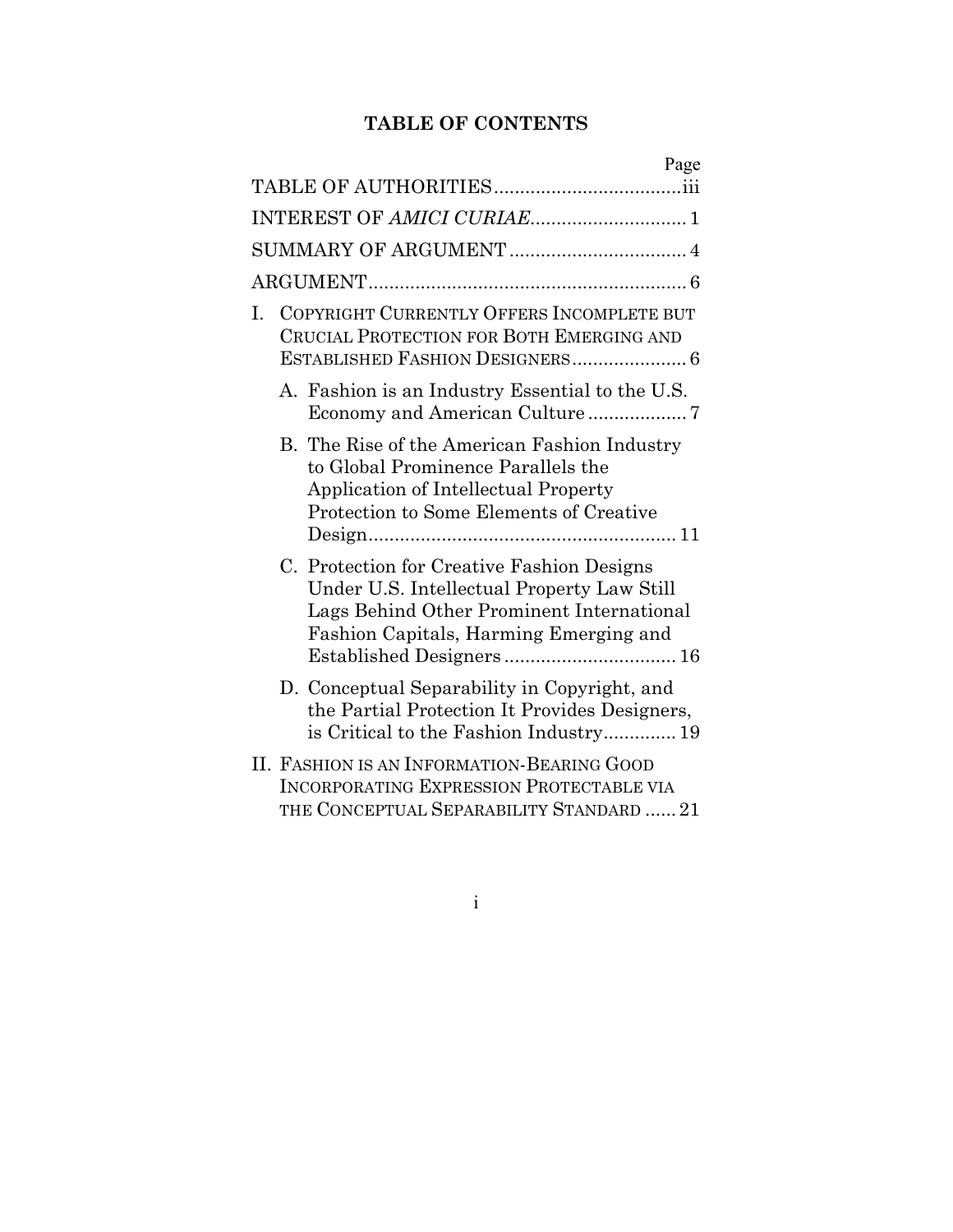| A. The Existing Tests of Conceptual<br>Separability Protect Expressive Elements of<br>Fashion Design but Should Be Rationalized                                                               |
|-----------------------------------------------------------------------------------------------------------------------------------------------------------------------------------------------|
| as a Standard Rather than an Additional                                                                                                                                                       |
| B. The Definition of a "Useful Article" under the<br>Copyright Act Includes Exceptions Related to<br>Appearance and Information that Together<br>Establish the Copyrightability of Expressive |
| C. This Court Should Adopt a Conceptual<br>Separability Standard Not Only Consistent<br>with the 6th Circuit's Result But Also With<br>Long-Established Protection for Certain                |
|                                                                                                                                                                                               |

ii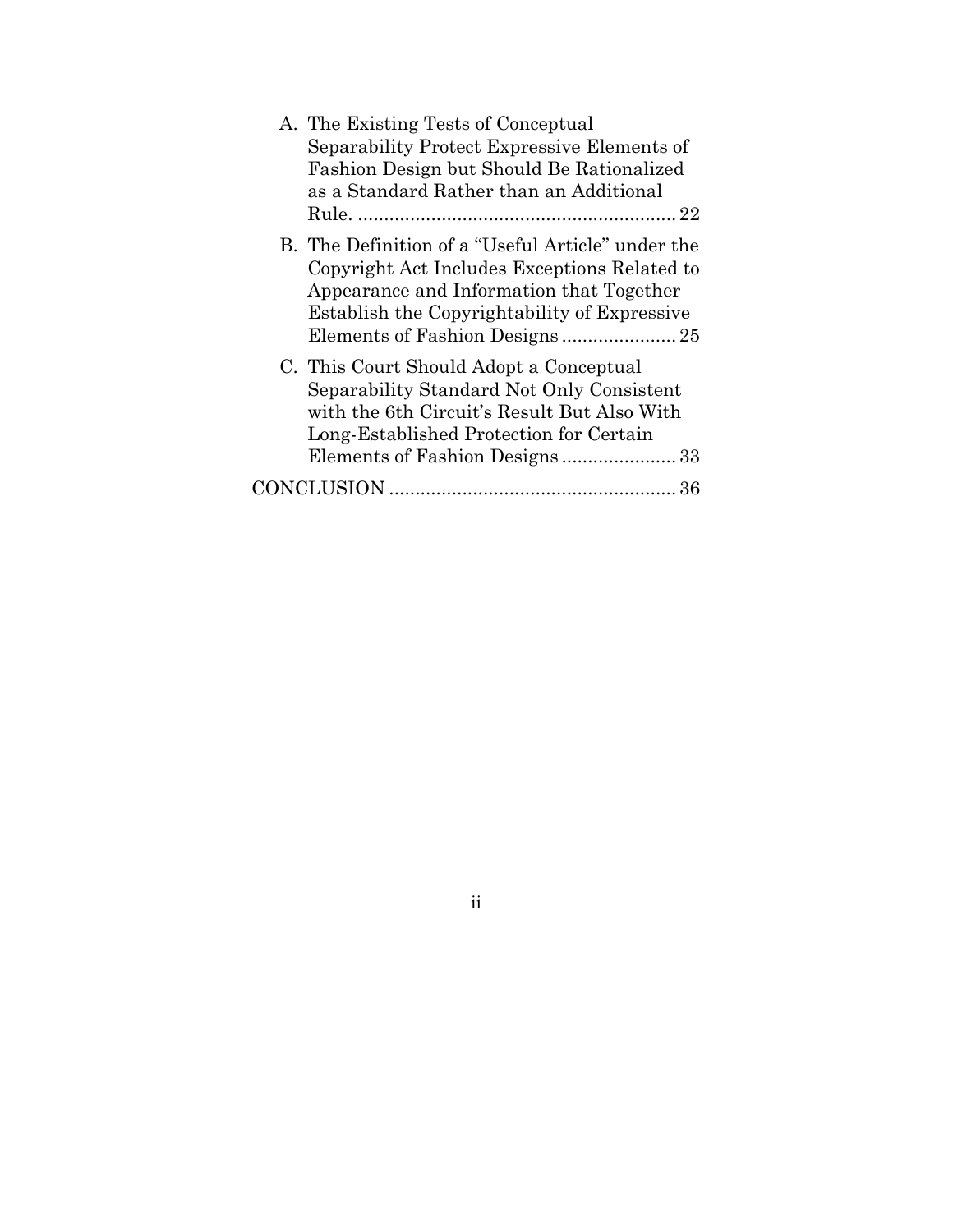## **TABLE OF AUTHORITIES**

## **Cases**

| Chosun Int'l, Inc. v. Chrisha Creations, Ltd.,                                        |
|---------------------------------------------------------------------------------------|
| Eve of Milady v. Impression Bridal, Inc.,<br>957 F. Supp. 484 (S.D.N.Y. 1997) 14      |
| Folio Impressions, Inc. v. Byer California,                                           |
| Galiano v. Harrah's Operating Co.,                                                    |
| Kieselstein-Cord v. Accessories by Pearl, Inc.,<br>632 F.2d 989 (2d Cir. 1980) 14, 19 |
| Mazer v. Stein,                                                                       |
| On Davis v. The Gap, Inc.,<br>246 F.3d 152 (2d Cir. 2001) 19, 20                      |
| Peter Pan Fabrics, Inc. v.<br>Brenda Fabrics, Inc.,                                   |
| Trifari, Krussman & Fishel, Inc. v.<br>Charel Co.,                                    |

## **Statutes and Other Authorities**

iii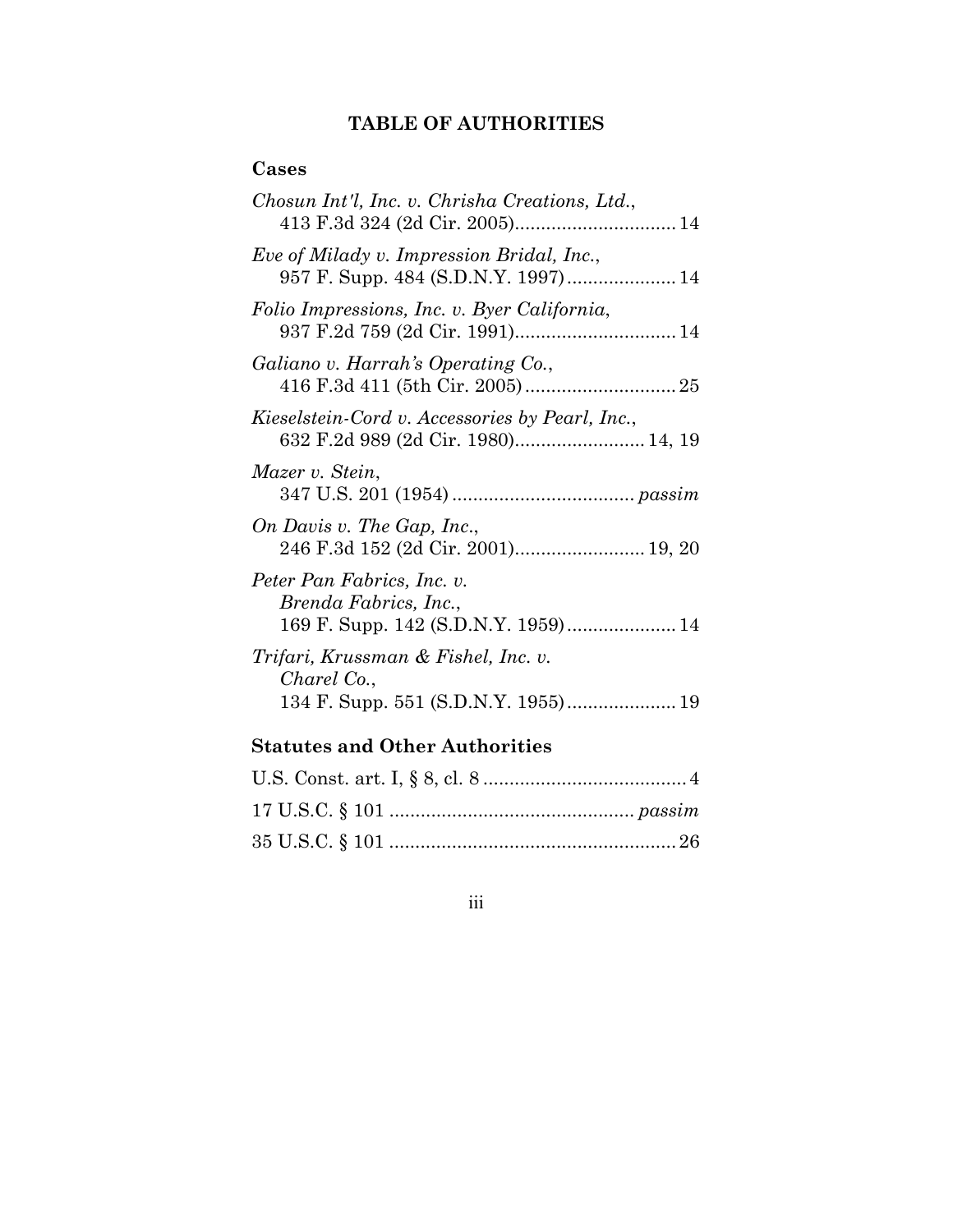| Bill to Provide Protection for Fashion<br>$\bm{A}$<br>Design: Hearing on H.R. 5055 Before the<br>Subcomm. on Courts, the Internet, and<br>Intellectual Prop. of the H. Comm. on the<br><i>Judiciary</i> , 109th Cong. 11-12 (2006)  3, 17 |
|-------------------------------------------------------------------------------------------------------------------------------------------------------------------------------------------------------------------------------------------|
| Bill to Provide Protection for Fashion<br>$\bm{A}$<br>Design: Hearing on H.R. 5055 Before the<br>Subcomm. on Courts, the Internet, and<br>Intellectual Prop. of the H. Comm. on the<br>Judiciary, 109th Cong. 79 (2006)  3                |
| Britt Aboutaleb, Chanel Will Not Make its<br>Pamela Love-Like Crystal Cuffs, ELLE                                                                                                                                                         |
| Bureau of Labor Statistics, U.S. Dep't Of<br>Labor, Occupational Outlook Handbook:<br>Fashion Designers (2014-2015 ed.)  16                                                                                                               |
| Charles James, Clover Leaf (1953)  30                                                                                                                                                                                                     |
| Claude E. Shannon & Warren Weaver, THE<br>MATHEMATICAL THEORY<br>OF<br>COMMUNICATION (Univ. of Illinois Press                                                                                                                             |
| Danica Lo, Hannah Bernhard Says Iris Apfel<br>Ripped Off Her Toucan Pin Design,                                                                                                                                                           |
| Diane von Furstenberg, Fashion Deserves<br>Copyright Protection, L.A. TIMES, Aug. 24,                                                                                                                                                     |
|                                                                                                                                                                                                                                           |
|                                                                                                                                                                                                                                           |

iv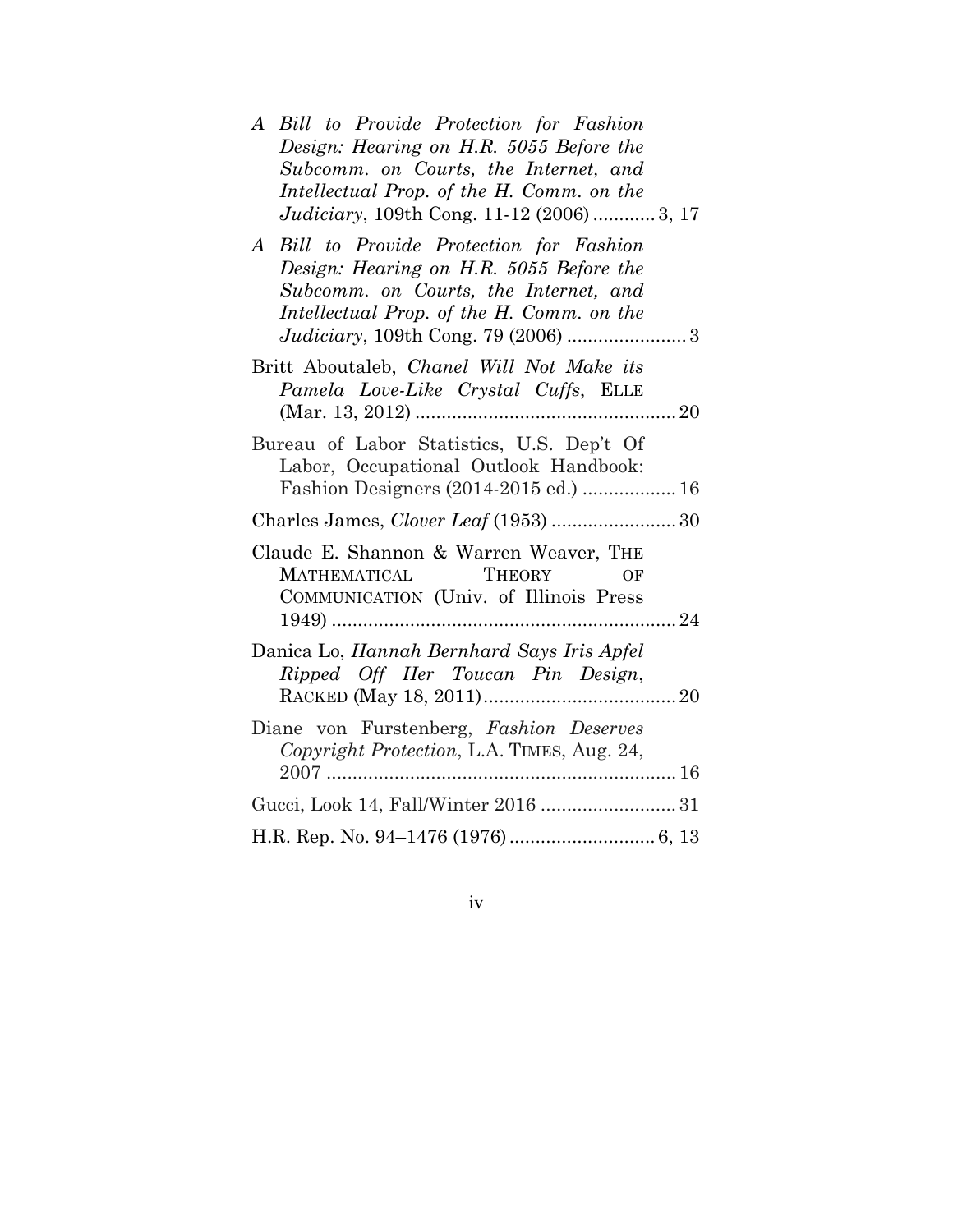| Innovative Design Protection and Piracy<br>Prevention Act: Hearing on H.R. 2511<br>Before the Subcomm. on Intellectual<br>Prop., Competition, and the Internet of the<br>H. Comm. on the Judiciary, 112th Cong. 7 |
|-------------------------------------------------------------------------------------------------------------------------------------------------------------------------------------------------------------------|
| Jeanne C. Fromer, An Information Theory of<br>Copyright Law, 64 EMORY L.J. 71 (2014)  32                                                                                                                          |
|                                                                                                                                                                                                                   |
| Karen Van Godtsenhoven et al., FASHION<br>GAME CHANGERS: REINVENTING THE 20TH-<br>CENTURY SILHOUETTE (2016)  30                                                                                                   |
| Karen Yossman, Comic-Con Makes a<br>Fashion Statement, THE NEW YORK TIMES                                                                                                                                         |
| Laird Borrelli-Persson, A First Look at the<br>Met's "Manus x Machina" Catalog, VOGUE                                                                                                                             |
| Laura C. Marshall, Catwalk Copycats: Why<br>Congress Should Adopt a Modified<br>Version of the Design Piracy Prohibition<br>Act, 14 J. INTELL. PROP. L. 305 (2007)  16                                            |
| Matthew Sag, <i>Predicting Fair Use</i> , 73 Ohio                                                                                                                                                                 |
| "Mondrian" cheerleader apparel designed by<br>Katie Graham in Toyota -Car Launch,                                                                                                                                 |
| Narciso Rodriguez and Susan Scafidi, Knock<br>it off! Quashing design pirates, THE<br>CHICAGO TRIBUNE (Aug. 29, 2010) 3                                                                                           |

v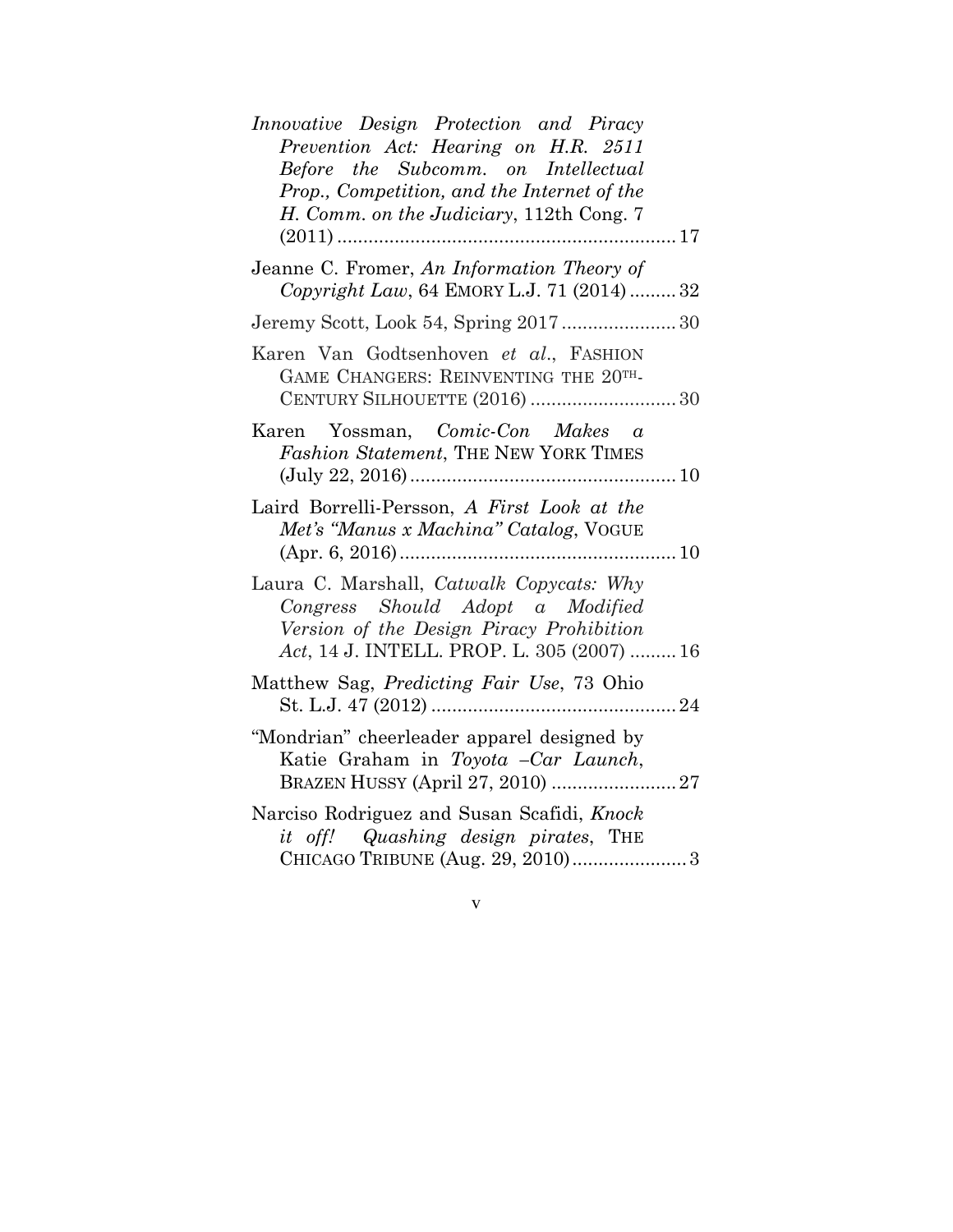| Pamela Samuelson, Unbundling Fair Uses,<br>77 Fordham L. Rev. 2537 (2009)  24                                         |
|-----------------------------------------------------------------------------------------------------------------------|
| Piet Mondrian, Composition with Large Red<br>Plane, Yellow, Black, Gray, and Blue                                     |
| Rei Kawakubo for Comme des Garçons,                                                                                   |
|                                                                                                                       |
|                                                                                                                       |
| Susan Scafidi and Narciso Rodriguez,<br>Fashion Designers Need Strong Legal<br>Protection for Their Clothing, THE NEW |
| Susan Scafidi, F.I.T.: Fashion as Information<br>Technology, 59 SYRACUSE L. REV. 69                                   |
| Susan Scafidi, Intellectual Property and<br>Fashion Design, in 1 INTELLECTUAL<br>PROPERTY AND INFORMATION WEALTH 115  |
| The City's Big NY Fashion Boost, COUNCIL OF<br>FASHION DESIGNERS OF AM. (Dec. 2, 2015)8                               |
| The Economic Impact of the Fashion<br>Industry, Joint Econ. Comm., U.S. Cong.                                         |
|                                                                                                                       |

# vi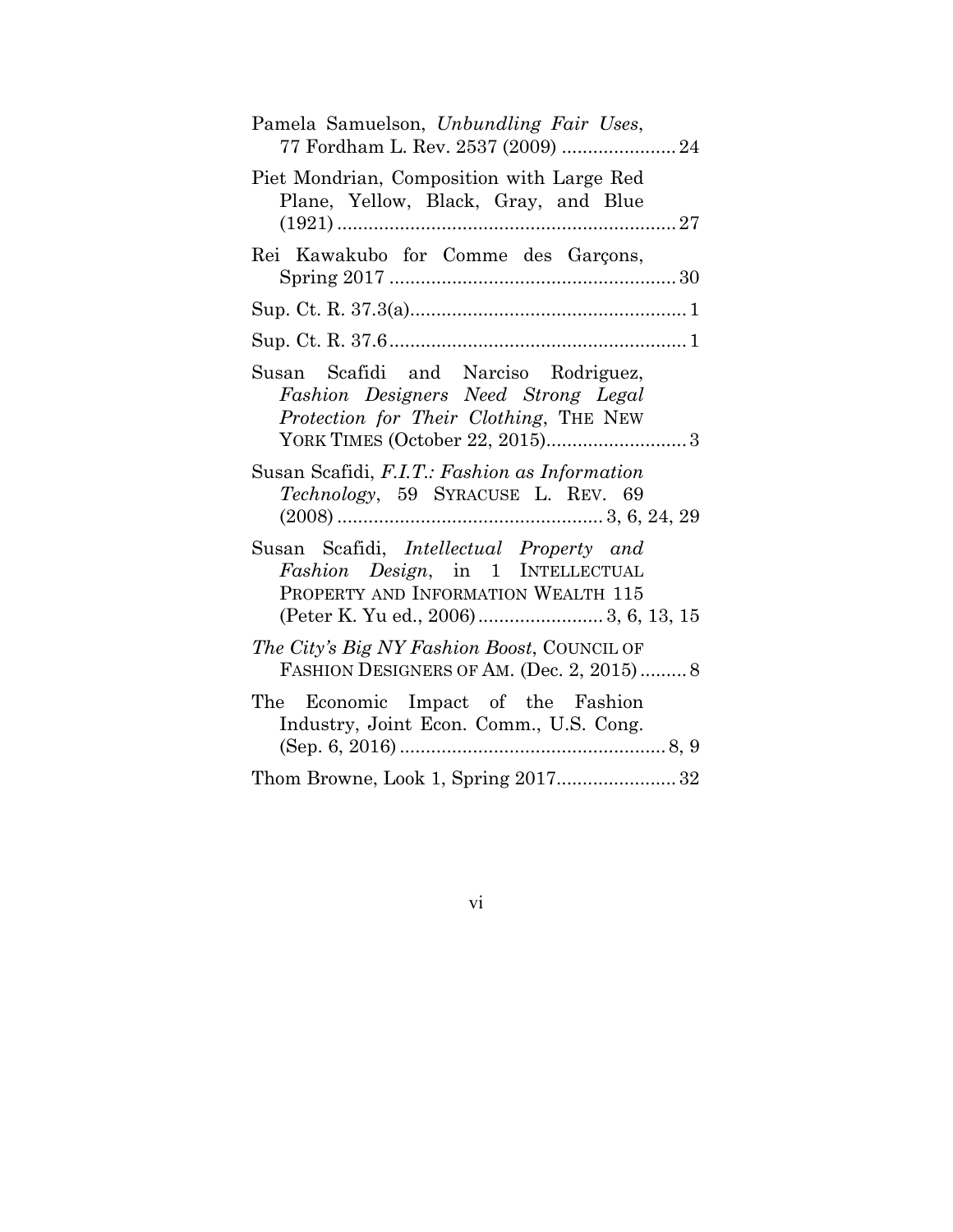| Wearables Market to Be Worth \$25 Billion by |  |  |
|----------------------------------------------|--|--|
|                                              |  |  |
| Yves Saint Laurent, "Mondrian" day dress,    |  |  |

The Metropolitan Museum of Art...................... 27

vii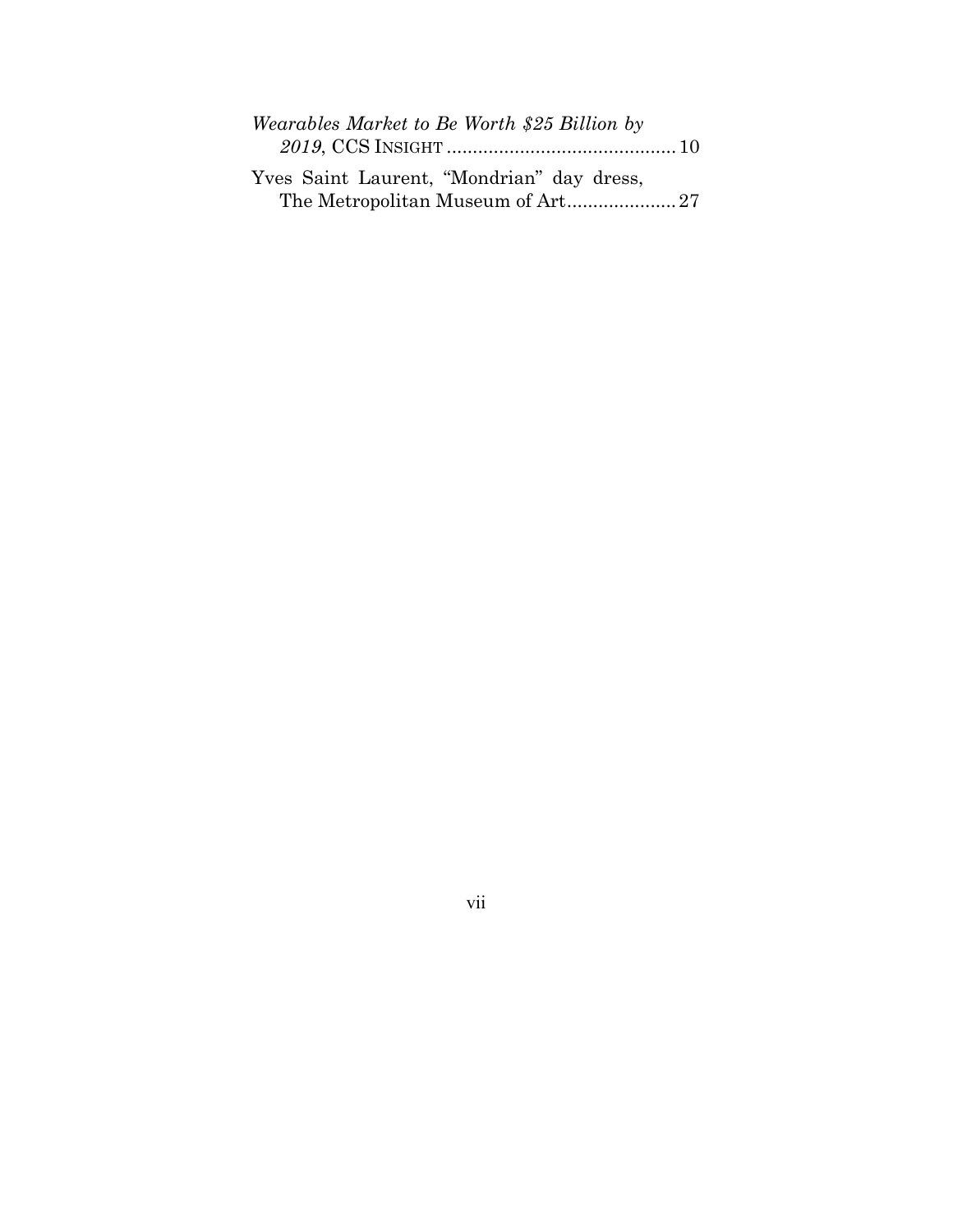#### **INTEREST OF** *AMICI CURIAE***<sup>1</sup>**

*Amici* include the Fashion Law Institute joined by the following scholars, educators, award-winning fashion designers, industry executives, and business owners, all of whom have played a leading role in the fashion industry's efforts to address issues relating to intellectual property protection over the past decade and beyond:

Jeffrey Banks Fashion Designer and Author

Maria Cornejo and Marysia Woroniecka Creative Director / Founder and President, respectively Zero + Maria Cornejo

Nathalie Doucet Founder, Arts of Fashion Foundation

Keanan Duffty Fashion Designer

Barry Kieselstein-Cord Artist, Designer, and Photographer

Melissa Joy Manning Jewelry Designer

<sup>1</sup> Pursuant to Supreme Court Rule 37.3(a), all parties have consented to the filing of this brief. Pursuant to Rule 37.6, *amici* certify that no counsel for a party authored this brief in whole or in part, and no persons other than *amici curiae* or their counsel made a monetary contribution to its preparation or submission. Professor Susan Scafidi, Founder & Academic Director of the Fashion Law Institute, a nonprofit organization based at Fordham Law School, served as an expert witness for Respondents (then Plaintiffs) earlier in this case but did not and does not serve as counsel for a party.

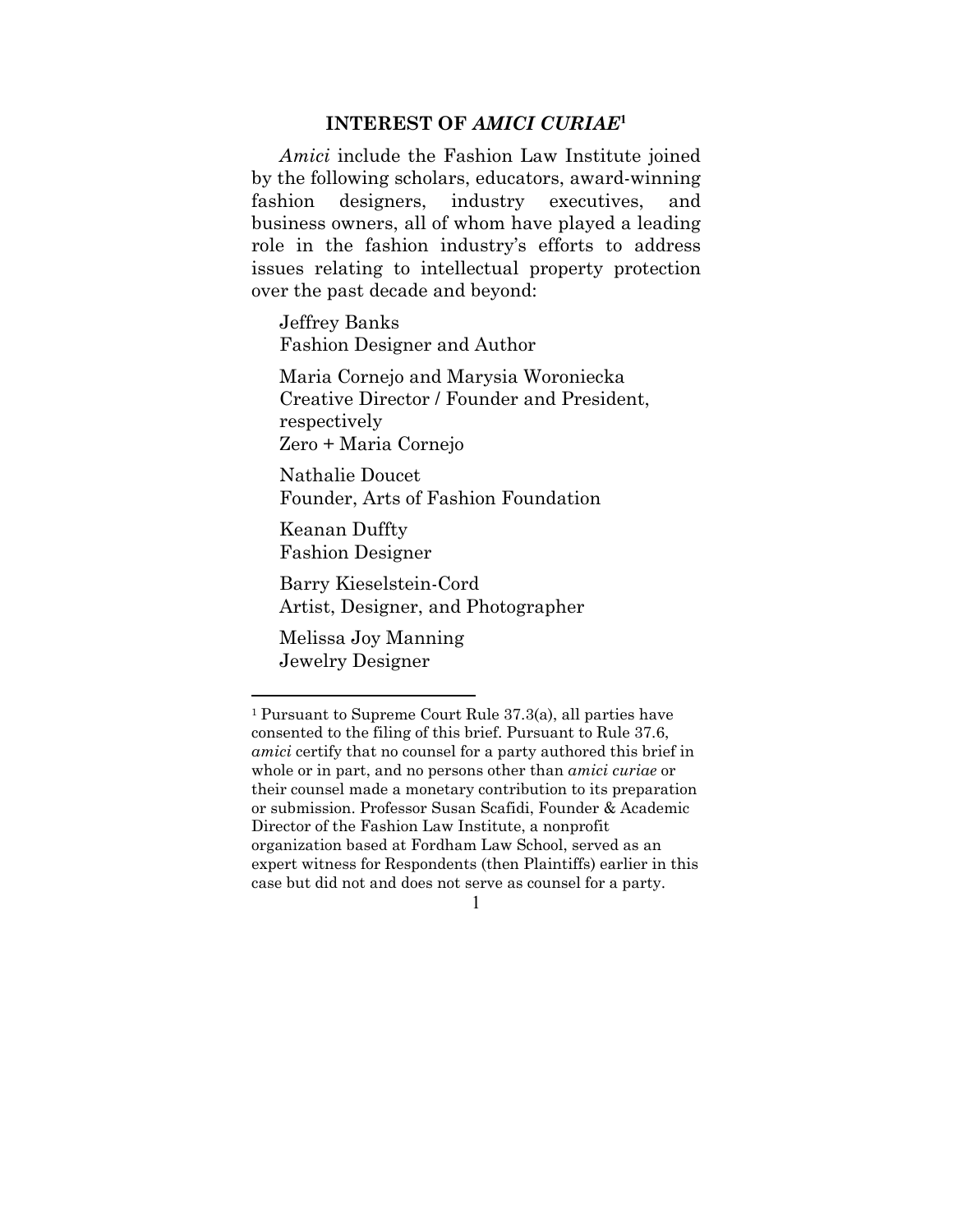Jack McCollough and Lazaro Hernandez Creative Directors and Founders Proenza Schouler

Narciso Rodriguez Fashion Designer

 $\overline{a}$ 

Professor Susan Scafidi Founder and Academic Director Fashion Law Institute at Fordham2

The Fashion Law Institute, a nonprofit organization and the world's first academic center dedicated to the law and business of fashion, was founded with the assistance of the Council of Fashion Designers of America and its thenpresident and current board chairman, Diane von Furstenberg, and is headquartered at Fordham Law School. Fashion law itself emerged as a distinct legal field through the work of Professor Susan Scafidi, one of the *amici* joining this brief in her personal capacity. Professor Scafidi's research and engagement with the industry is also the primary source (with and without attribution) of leading arguments in favor of design protection, such as the need to protect emerging designers, the distortive effects of partial protection, the historical role of self-help, the problematic privileging of mimetic over transformational design, the cultural factors shaping limits on copyright protection, and

<sup>2</sup> The Fashion Law Institute's affiliation with Fordham Law School is noted for information purposes only and does not necessarily reflect the point of view of the law school or the university.

<sup>2</sup>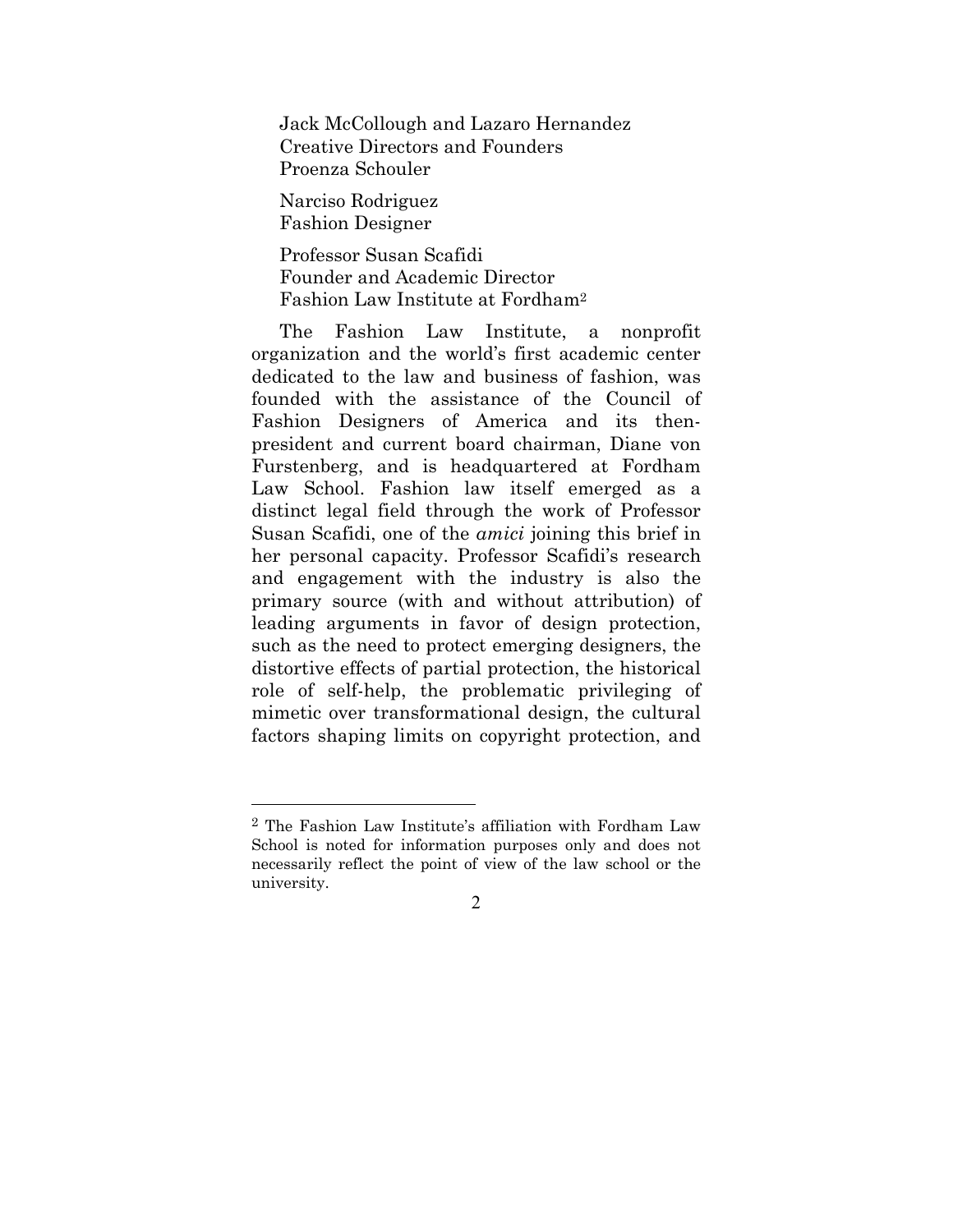the significance of statutory reform narrowly tailored to the industry.3

*Amici* Jeffrey Banks, Lazaro Hernandez, Narciso Rodriguez, and Professor Scafidi have testified in Congress on the issue of intellectual property and fashion design,4 and fellow *amici*  have shared their expertise and experience though

 $\overline{a}$ 

<sup>3</sup> *See, e.g.,* Susan Scafidi, *Intellectual Property and Fashion Design*, in 1 INTELLECTUAL PROPERTY AND INFORMATION WEALTH 115 (Peter K. Yu ed., 2006)(available online at http://papers.ssrn.com/sol3/papers.cfm?abstract\_id=1309735), [hereinafter Scafidi, *Intellectual Property and Fashion Design*]; *A Bill to Provide Protection for Fashion Design: Hearing on H.R. 5055 Before the Subcomm. on Courts, the Internet, and Intellectual Prop. of the H. Comm. on the Judiciary*, 109th Cong. 79 (2006) (statement of Professor Susan Scafidi)[hereinafter, Scafidi, Judiciary Committee statement]; Susan Scafidi, *F.I.T.: Fashion as Information Technology*, 59 SYRACUSE L. REV. 69 (2008) [hereinafter Scafidi, *Fashion as Information Technology*]. <sup>4</sup> *See, e.g., A Bill to Provide Protection for Fashion Design: Hearing on H.R. 5055 Before the Subcomm. on Courts, the Internet, and Intellectual Prop. of the H. Comm. on the Judiciary*, 109th Cong. 11-12 (2006) (statement of Jeffrey Banks, Fashion Designer, Council of Fashion Designers of America); *see generally* Narciso Rodriguez and Susan Scafidi, *Knock it off! Quashing design pirates*, THE CHICAGO TRIBUNE (Aug. 29, 2010), http://articles.chicagotribune.com/2010-08- 29/opinion/ct-perspec-0829-fashion-20100829\_1\_design-mariapinto-fashion; Susan Scafidi and Narciso Rodriguez, *Fashion Designers Need Strong Legal Protection for Their Clothing*, THE NEW YORK TIMES (October 22, 2015), http://www.nytimes.com/roomfordebate/2014/09/07/who-ownsfashion/fashion-designers-need-strong-legal-protection-fortheir-clothing.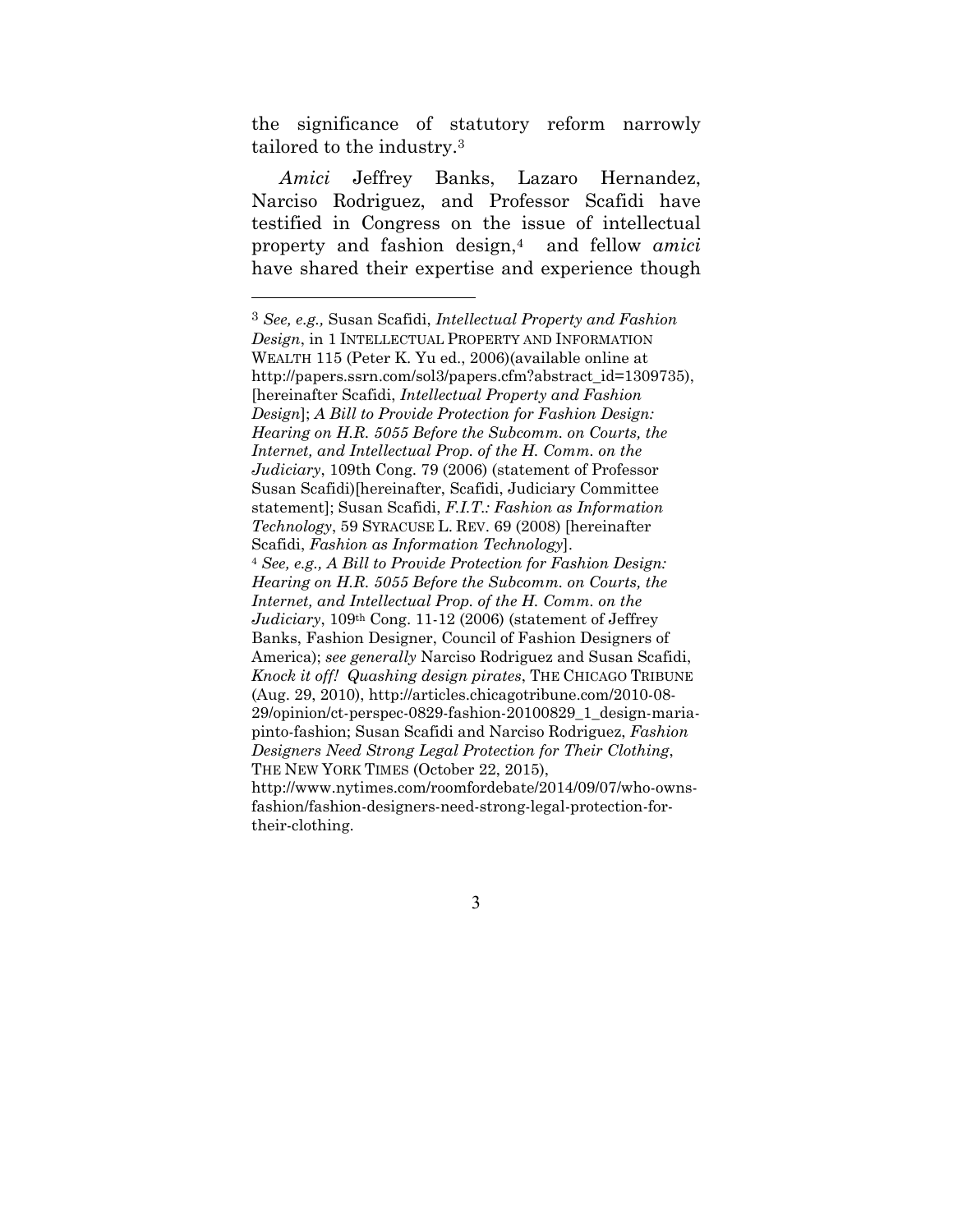extensive public education efforts, intra-industry discussion with established and emerging designers, and related engagement with the Copyright Office, members of Congress on both sides of the aisle, and many others. In addition, various amici have designed and participated in educational programming for both students and professionals.

We are extremely familiar on both a theoretical and a practical basis with the relationship between copyright and fashion designs under U.S. law, and our immediate concern is that the present case not upset over half a century of legal precedents relied upon by the fashion industry – including a wellknown case won by *amicus* Barry Kieselstein-Cord – and diminish the already limited patchwork of intellectual property protection available to fashion designers.

#### **SUMMARY OF ARGUMENT**

Fashion is an information-bearing good, and the Copyright Act has long served "To promote the progress of…useful Arts" by protecting at least some of the original aesthetic and informational expressions that designers embody in their work. U.S. Const. art. I, §8, cl.8. We believe that the Court should affirm the result reached by the Sixth Circuit with regard to the copyrightability of Respondents' designs, a result that is consistent with all of the various tests for conceptual separability identified by the panel below. The Court, however, should also clarify that separability is a flexible statutory standard that is best left unconstrained by maladaptive bright-line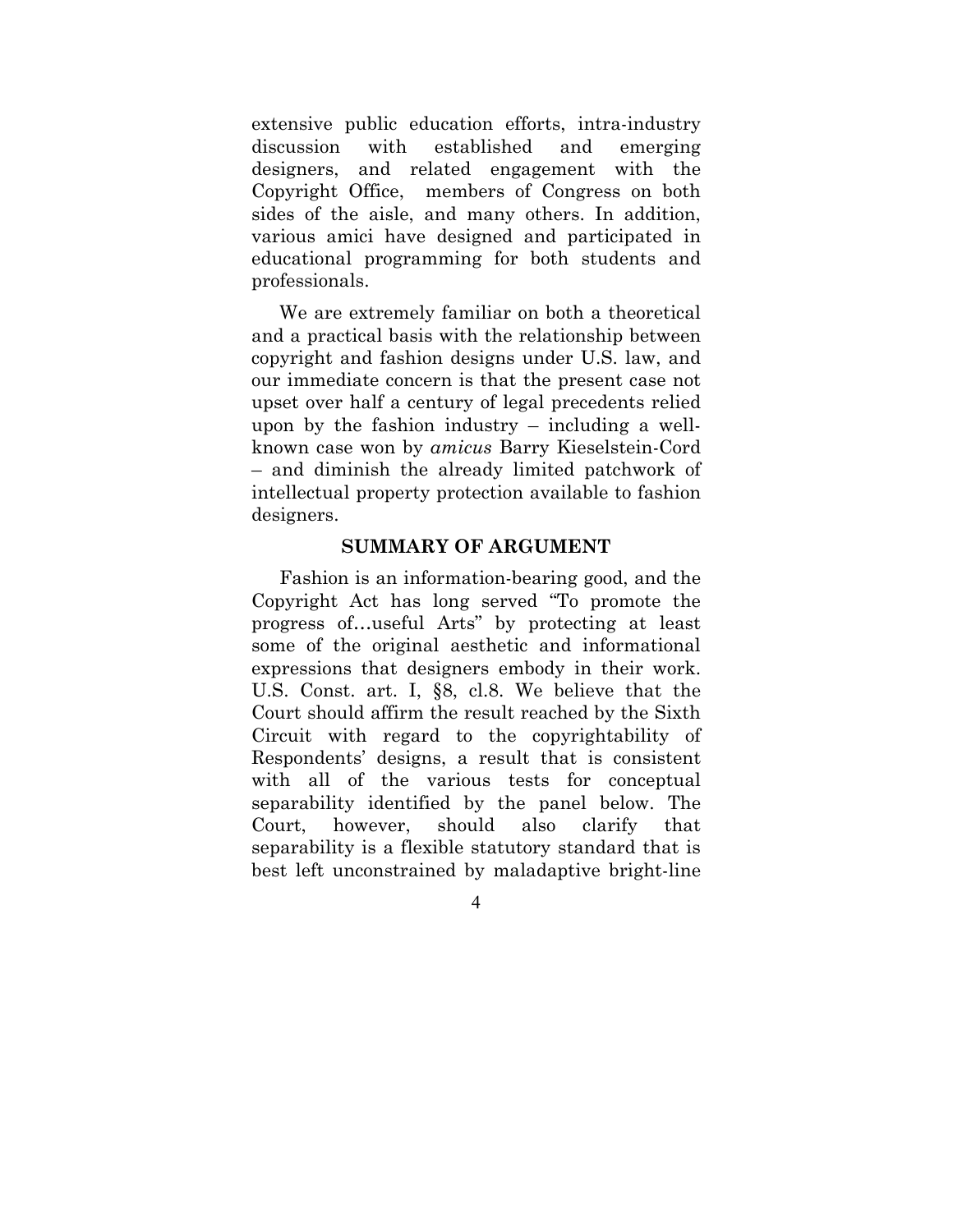rules or disparate treatment for fashion designs within the category of useful articles incorporating protectable expression.

The justifications for this approach are both prudential and doctrinal. Since the Court issued its landmark ruling in *Mazer v. Stein* over sixty years ago, 347 U.S. 201 (1954), the Copyright Office and a series of influential precedents have established the copyrightability of physically and conceptually separable expressive design elements embodied in fabric prints, bridal lace, jewelry, belt buckles, costumes, and other forms of fashion design. In light of the limited scope of copyright protection traditionally recognized for fashion designs under U.S. law, the fashion industry has come to rely on this longstanding protection for separable elements of expressive design.

This reliance by the fashion industry is consistent with the language and the logic of the Copyright Act itself. As the Court recognized long ago in *Mazer* and Congress confirmed in subsequent copyright reform, the Copyright Act is designed to encompass original expressive content regardless of the medium on which it is inscribed or the quality of its appearance or message. For protectable content embodied in useful articles, Congress enacted an adaptive standard that is intentionally open to context-sensitive judicial reasoning. The two-dimensional surface designs on articles of clothing worn by cheerleaders that are at issue in this case qualify for copyright protection under the statutory standard for separability, as do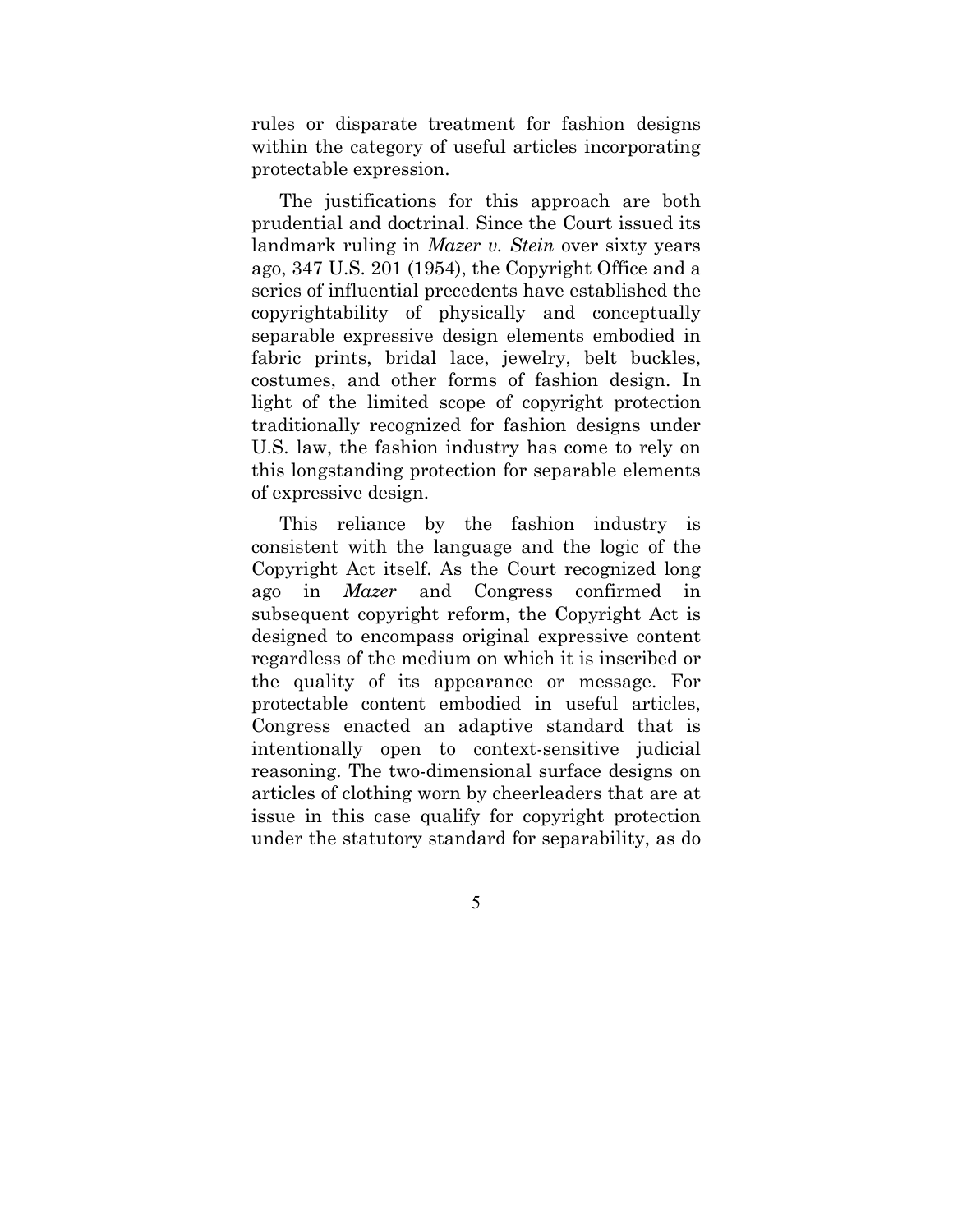countless other expressive design elements in fashion and other information-bearing goods.

#### **ARGUMENT**

## **I. COPYRIGHT CURRENTLY OFFERS INCOMPLETE BUT CRUCIAL PROTECTION FOR BOTH EMERGING AND ESTABLISHED FASHION DESIGNERS**

While the question presented in this case concerns the general copyright standard for protecting the separable elements of useful articles, the immediate subject of the dispute — fashion is one that has long received disparate treatment within copyright law.<sup>5</sup> The district court's discursion into "cheerleading-uniform-ness"6 in this cases exemplifies the law's tendency to see what the legislative history of the Copyright Act tellingly refers to as "ladies' dress"7 in a different light, unsuitable for the protections afforded other original works.

Nevertheless, despite the all-too-common mischaracterization of fashion as a sector of the economy wholly outside copyright, the fashion industry itself has an extensive history of using the limited patchwork of available protection to become

<sup>5</sup> *See, e.g.,* Scafidi, *Intellectual Property and Fashion Design*; Scafidi, *Fashion as Information Technology.*

<sup>6</sup> *Varsity Brands, Inc. v. Star Athletica, LLC*, No. 10-2508, 2014 WL 819422, at \*1 (W.D. Tenn. Mar. 1, 2014), vacated and remanded, 799 F.3d 468 (6th Cir. 2015), cert. granted in part sub nom. *Star Athletica, L.L.C. v. Varsity Brands, Inc.*, 136 S. Ct. 1823, 194 L. Ed. 2d 829 (2016).

<sup>7</sup> H.R.Rep. No. 94–1476, at 55 (1976), *reprinted in* 1976 U.S.C.C.A.N. 5659, 5668.

<sup>6</sup>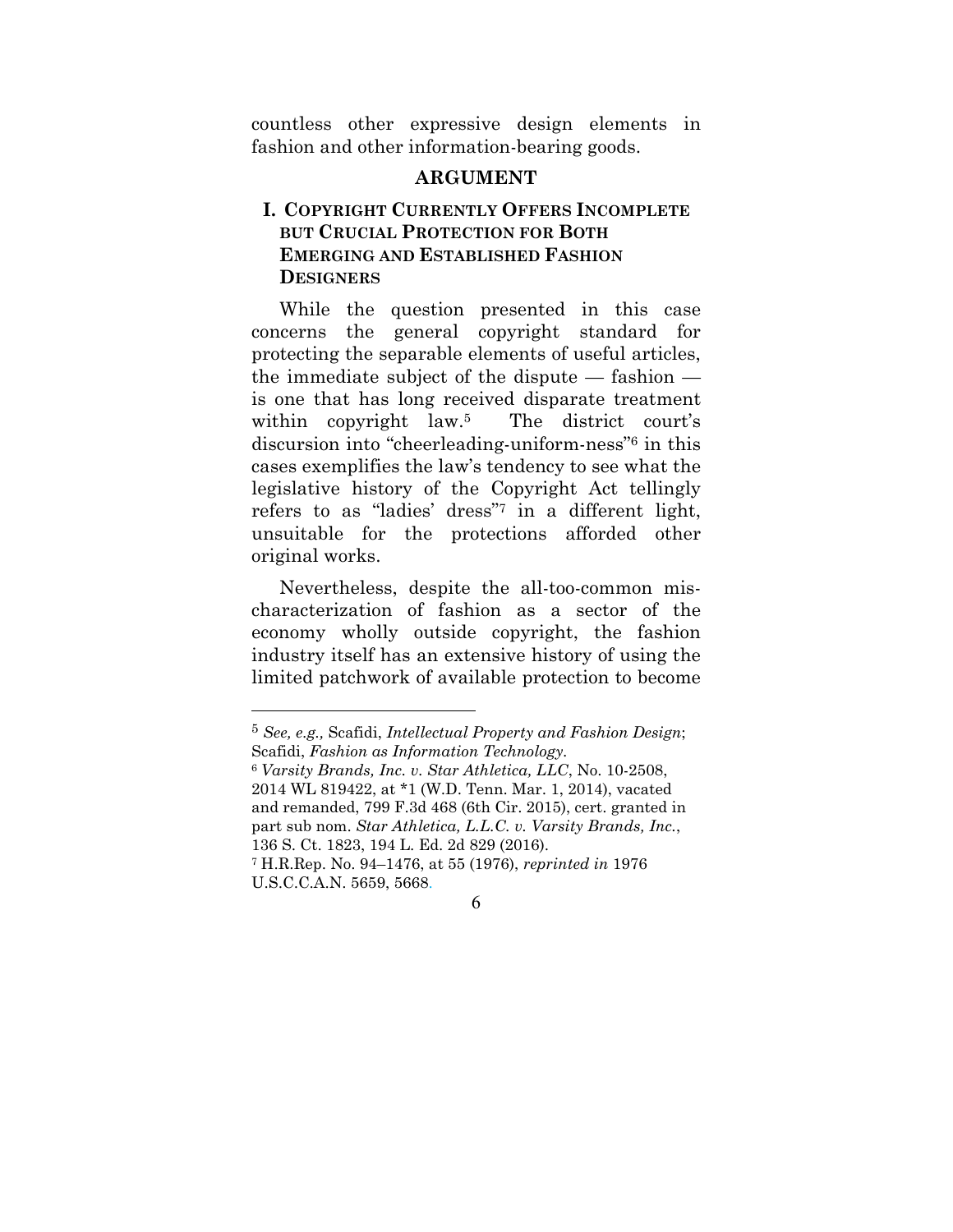a global leader in design. This section examines how U.S. fashion, from emerging designers to established brands, has come to rely on separability as an integral part of its strategy for continued growth.

#### **A. Fashion is an Industry Essential to the U.S. Economy and American Culture**

Over the past century, the fashion industry in the United States has undergone a major transition. What was once a provincial backwater known primarily for sweatshop manufacturing and knockoffs of European designs is now an economic powerhouse fueled by original creative works, and as the Respondent in this case illustrates, the industry's scope extends far beyond high-priced luxury couture. Sportswear, footwear, accessories, jewelry, denim, athletic apparel, swimwear, lingerie, bridal, even textiles themselves — the democratization of style in American culture in large part reflects the emergence of a multi-sector fashion business in which design is a primary driving force.

The evolution of the fashion industry in New York City provides a striking case in point. The city's early-to-mid-twentieth-century profusion of garment factories and stores hawking the latest copies of Parisian styles has given way to a new fashion economy: manufacturing accounts for only a little over eight percent of 98 billion dollars in total annual revenue, and the city is now home to hundreds of brands with their own original designs and signature styles. The twice-yearly New York Fashion Week alone has a local economic impact of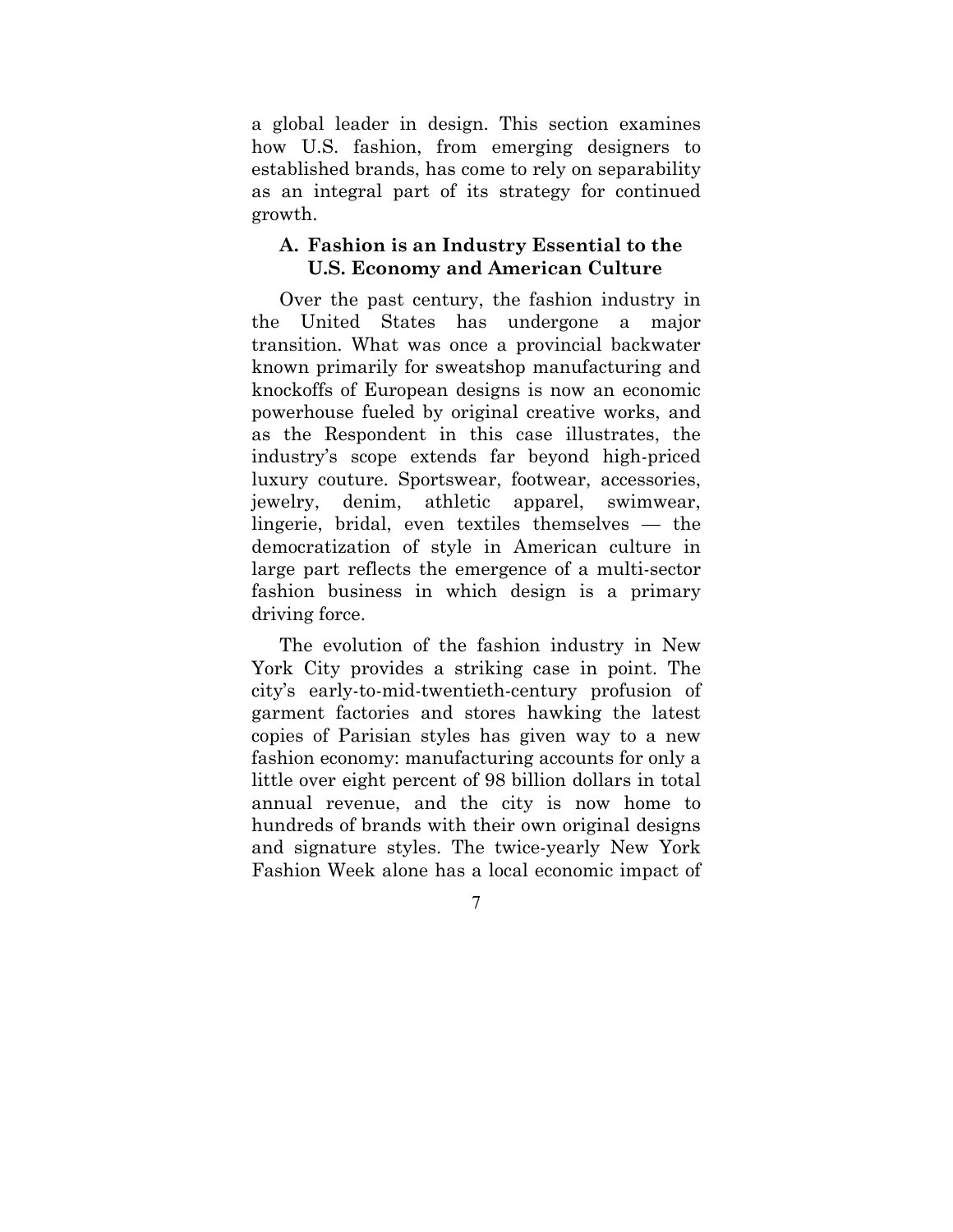upwards of 900 million dollars a year and includes over 500 shows, from recent design-school graduates and emerging designers from local fashion incubators to iconic small and medium-size enterprises to multi-billion-dollar companies.<sup>8</sup> Design education is another major presence; besides being the home of several leading design schools, including Parsons, Fashion Institute of Technology, and Pratt Institute, the city also has its own High School of Fashion Industries, a specialized public school were students study fashion design and create their own works.9

New York, of course, is not the only city where fashion is having a substantial economic and social impact. A recent Congressional study noted that as of 2015 the nation's fashion industry was approaching \$400 billion in annual sales, with localized fashion hubs extending beyond New York and Los Angeles to such cities as San Francisco, Columbus, Nashville, and Kansas City. Fashion design education has also taken root nationwide, with more than 200 postsecondary schools offering fashion programs.10

Along with democratizing style across socioeconomic classes and creating opportunities for

<sup>8</sup> *See The City's Big NY Fashion Boost*, COUNCIL OF FASHION DESIGNERS OF AM. (Dec. 2, 2015), https://cfda.com/news/thecitys-big-ny-fashion-boost.

<sup>9</sup> *See* The Economic Impact of the Fashion Industry, Joint Econ. Comm., U.S. Cong. (Sep. 6, 2016),

http://www.jec.senate.gov/public/\_cache/files/66dba6df-e3bd-42b4-a795-436d194ef08a/fashion---september-2016-final-090716.pdf.

<sup>10</sup> *See id.*

<sup>8</sup>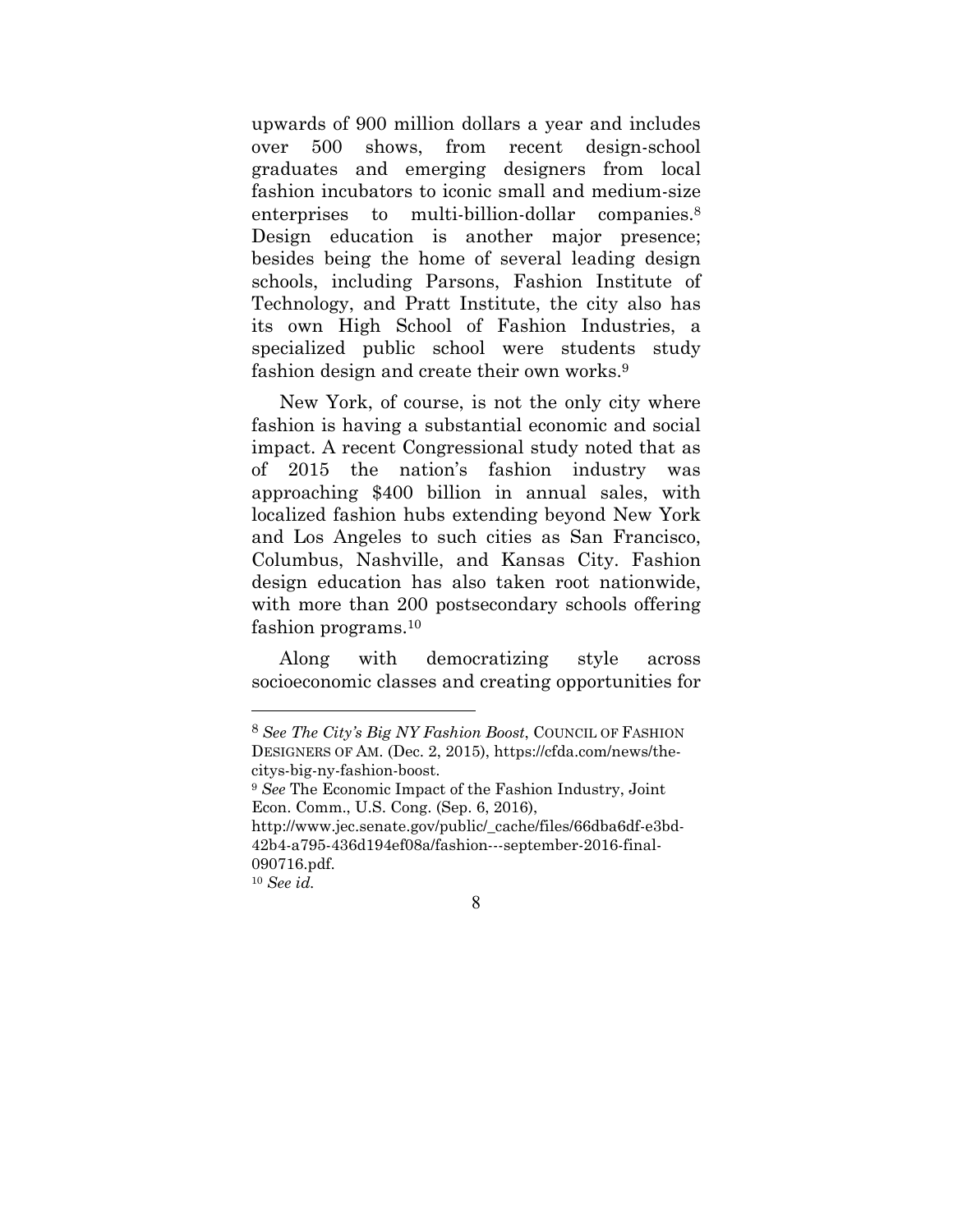achievement among native-born U.S. citizens and immigrants alike, the fashion industry serves as a cultural influencer in other ways. For example, presenting a racially diverse runway has become an integral part of maintaining brand integrity; transgender and disabled models are featured in shows and advertisements; and in the mere three years since the Fashion Law Institute garnered international media attention for producing the first plus-size fashion show held in the tents at New York Fashion Week, size diversity at fashion shows is becoming routine.

Reports estimating the size of the global fashion industry at approximately  $$1.75$  trillion annually<sup>11</sup> and describing its cultural influence are, if anything, under-representative of its full reach. The scheduled date of the Court's oral argument calls to mind two related and rapidly expanding sectors outside the realm of traditional fashion: Halloween costumes, which have become a multibillion-dollar industry in the  $U.S.,<sup>12</sup>$  and geek fashion. In the space of less than a decade, the mimetic amateur cosplay prominent in the fan culture of comics and science fiction has given rise to an emerging geek fashion industry, including designers who transform licensed pop-culture intellectual properties into original and often subtle designs suitable for everyday office and even courtroom. This summer's Comic-Con International

<sup>11</sup> *See id.*

<sup>12</sup> *See* Halloween Headquarters, Nat'l Retail Fed'n, https://nrf.com/resources/consumer-data/halloweenheadquarters.

<sup>9</sup>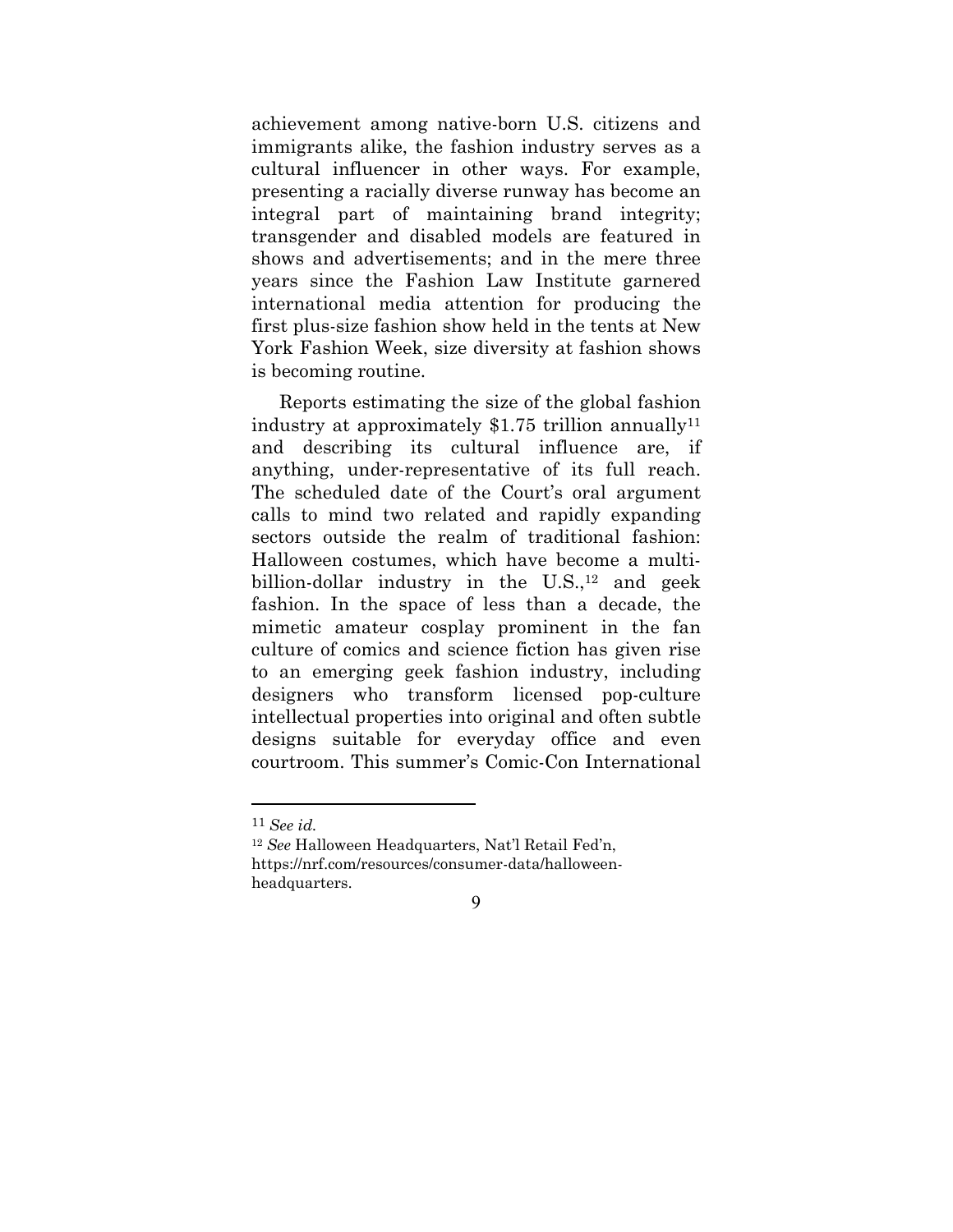in San Diego, an annual event attended by over 150,000 people, showcased geek fashion and such innovative creations as the first wearable Lego dress.13



*3D-printed threeASFOUR dress, Spring 2016, as displayed in the Metropolitan Museum of Art's "Manus x Machina" exhibit.14* 

 The emerging wearable technology sector, projected to reach \$25 billion by the end of 2019,15 and new production technologies like 3D-printing are pushing the boundaries of both form and

<sup>13</sup> *See* Karen Yossman, *Comic-Con Makes a Fashion Statement*, THE NEW YORK TIMES (July 22, 2016), http://www.nytimes.com/2016/07/22/fashion/comic-con-makes-

fashion-her-universe.html.

<sup>14</sup> *See* Laird Borrelli-Persson, *A First Look at the Met's "Manus x Machina" Catalog*, VOGUE (Apr. 6, 2016),

http://www.vogue.com/13423848/manus-x-machina-costume-institutechanel/.

<sup>15</sup> *See Wearables Market to Be Worth \$25 Billion by 2019*, CCS INSIGHT, http://www.ccsinsight.com/press/companynews/2332-wearables-market-to-be-worth-25-billion-by-2019 reveals-ccs-insight.

<sup>10</sup>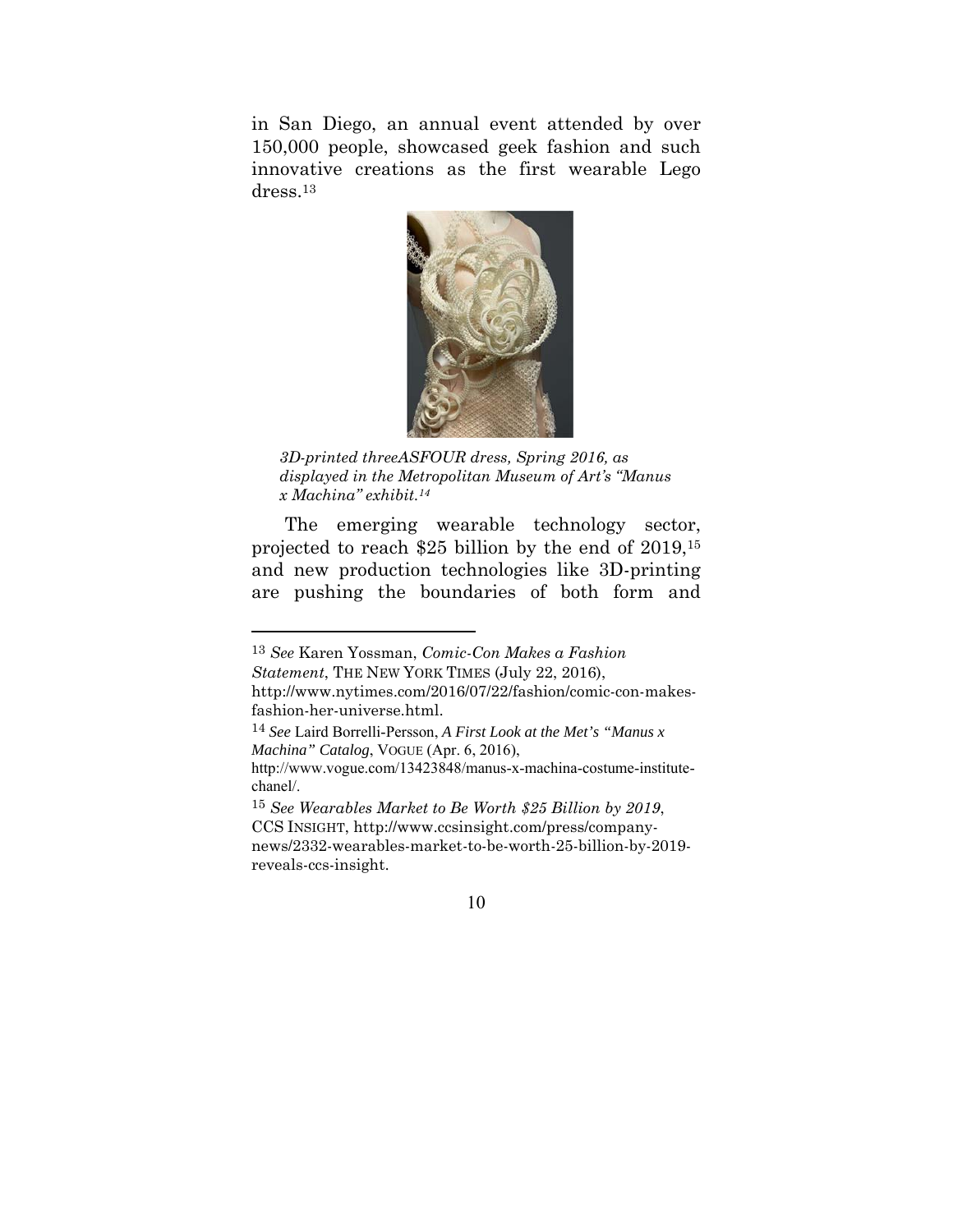function in fashion design. These innovations are expanding the ability of designers to create not only on the surface of the body but also in the space around the body, as well as to experiment with new informational and communicative functions within the realm of fashion. Among the many expressions of wearable tech is the smart denim collaboration between Google and Levi's, named "Project Jacquard" after the revolutionary Jacquard loom and its punch-card programming system for the production of textile patterns, an invention that helped launch both the industrial revolution and the modern digital age.

## **B. The Rise of the American Fashion Industry to Global Prominence Parallels the Application of Intellectual Property Protection to Some Elements of Creative Design**

Although protection for fashion designs under U.S. law is limited, one factor contributing to the American fashion industry's emergence as a global leader was the judicial recognition of copyright protection for certain elements of creative design starting in the 1950s. Together with changes such as the opportunity created for U.S. designers by the shuttering of Parisian fashion houses during World War II, post-war American affluence, advances in technology that expanded manufacturers' ability to produce sophisticated designs at lower costs, and the growth of a diverse textile and apparel sector including more ready-to-wear fashions, the extension of copyright protection to fabric prints and jewelry supported the expansion of a domestic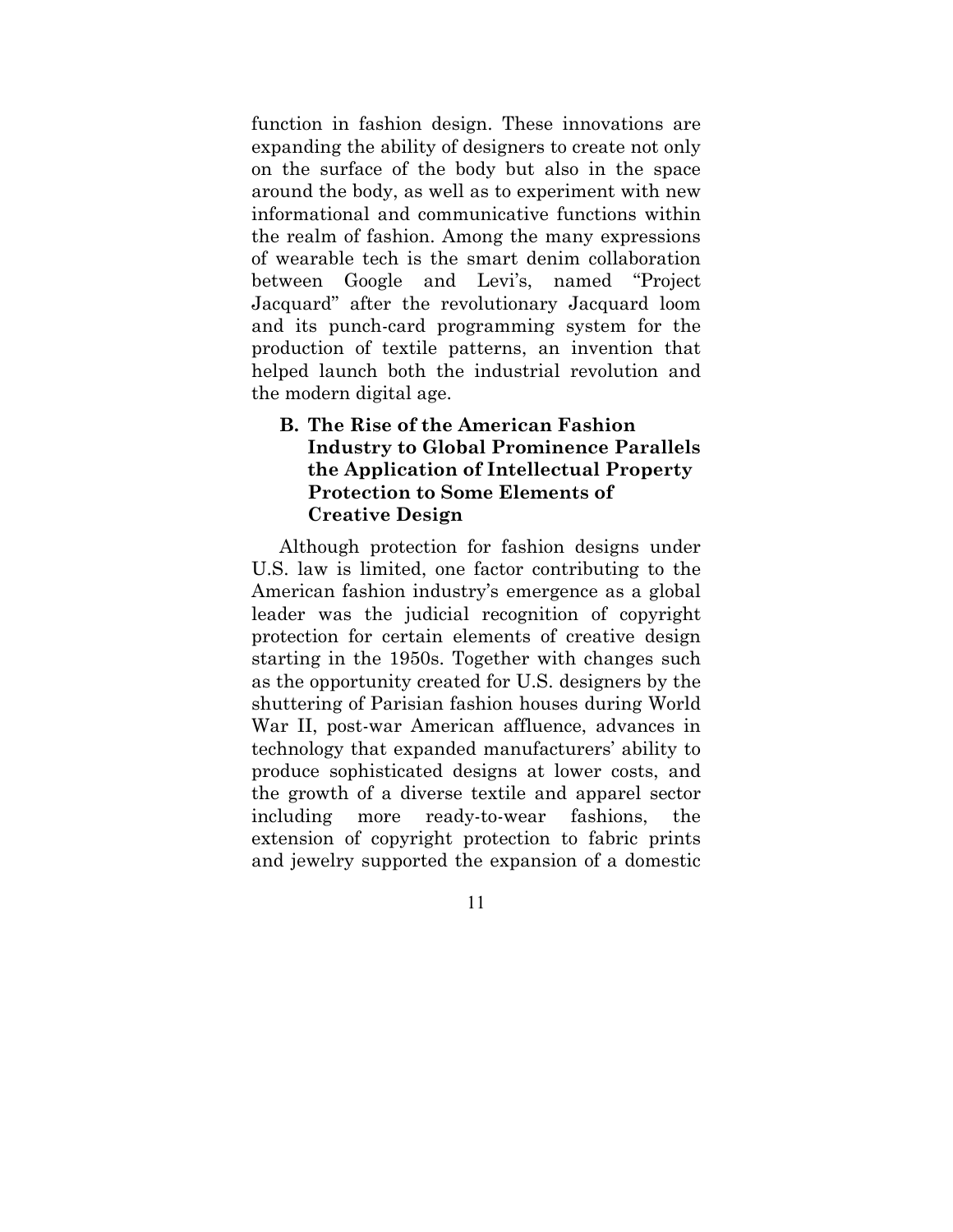design industry. To some extent the U.S. followed a pattern evident in other countries with recognized global fashion capitals. Just as the fashion industries in Paris, London, and Milan developed in tandem with design protection, the position of original designers in the U.S. fashion industry benefitted from the long-desired, albeit circumscribed, establishment of legal means for protecting at least some elements of their work.

As is the case for most forms of intellectual property protection, the origins of legal protection of fashion are European and intended to support economically and culturally important creators and creative industries. The historical roots of copyright protection for the protection of creative design elements in the useful arts extend back to the beginning of the modern fashion industry in France, when, in the early  $18<sup>th</sup>$  century, an ordinance in Lyons prohibited merchants and manufacturers from pirating the designs created by the city's innovative silk weavers. Protection was subsequently extended throughout the entire country, and England, its commercial rival, followed suit with the enactment of legal protections for its own textile industry. The scope of European fashion design protection continued to expand with the rise of haute couture fashion houses in the 19th century. Along with the utilization of legal means of protecting their work, designers also combatted fashion piracy through self-help methods such as trade association standards and new technology, including Madeleine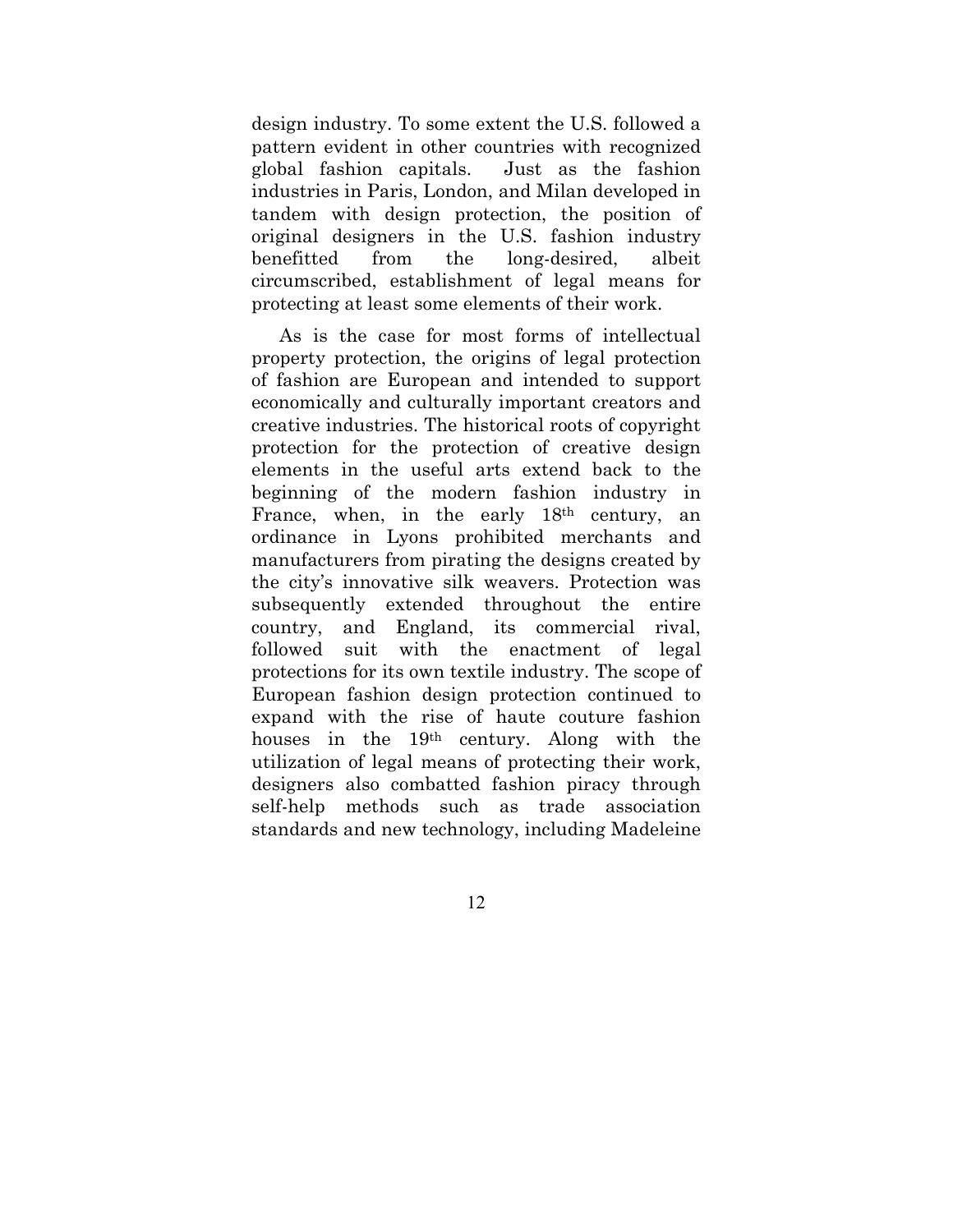Vionnet's integration of her identifying thumbprint into her label.16

From a textile copyright perspective the United States was essentially a pirate nation until the mid-twentieth century, when the Supreme Court's holding in *Mazer v. Stein* established that the artistic elements of manufactured works are eligible for design protection.17 As the Court expressly noted, patent and copyright protection were not mutually exclusive in regard to the same design,18 and as the Brief for Respondents in this case discusses in more detail, the Copyright Office subsequently recognized copyright protection for fabric designs.19 In doing so the Copyright Office set forth the standard that, through its incorporation into the Copyright Act of 1976, is at the heart of the issue presented in this case, namely, that "if the shape of a utility article incorporates features, such as artistic sculpture, carving, or pictorial representation, which can be identified separately and are capable of existing independently as a work of art," these separable elements are eligible for copyright protection.20

Although the House Report for the 1976 Act dismissed extending the scope of this protection to the shape of "ladies' dress"21 — a late Mad-Men-era

<sup>16</sup> *See* Scafidi, *Intellectual Property and Fashion Design*, 116- 117, 124.

<sup>17</sup> *Mazer v. Stein*, 347 U.S. 201 (1954).

<sup>18</sup> *See id.* at 217.

<sup>19</sup> *See* Respondent's Br. 28.

<sup>20</sup> *See* 17 U.S.C. § 101.

<sup>21</sup> H.R.Rep. No. 94–1476, supra note 8 at 55.

<sup>13</sup>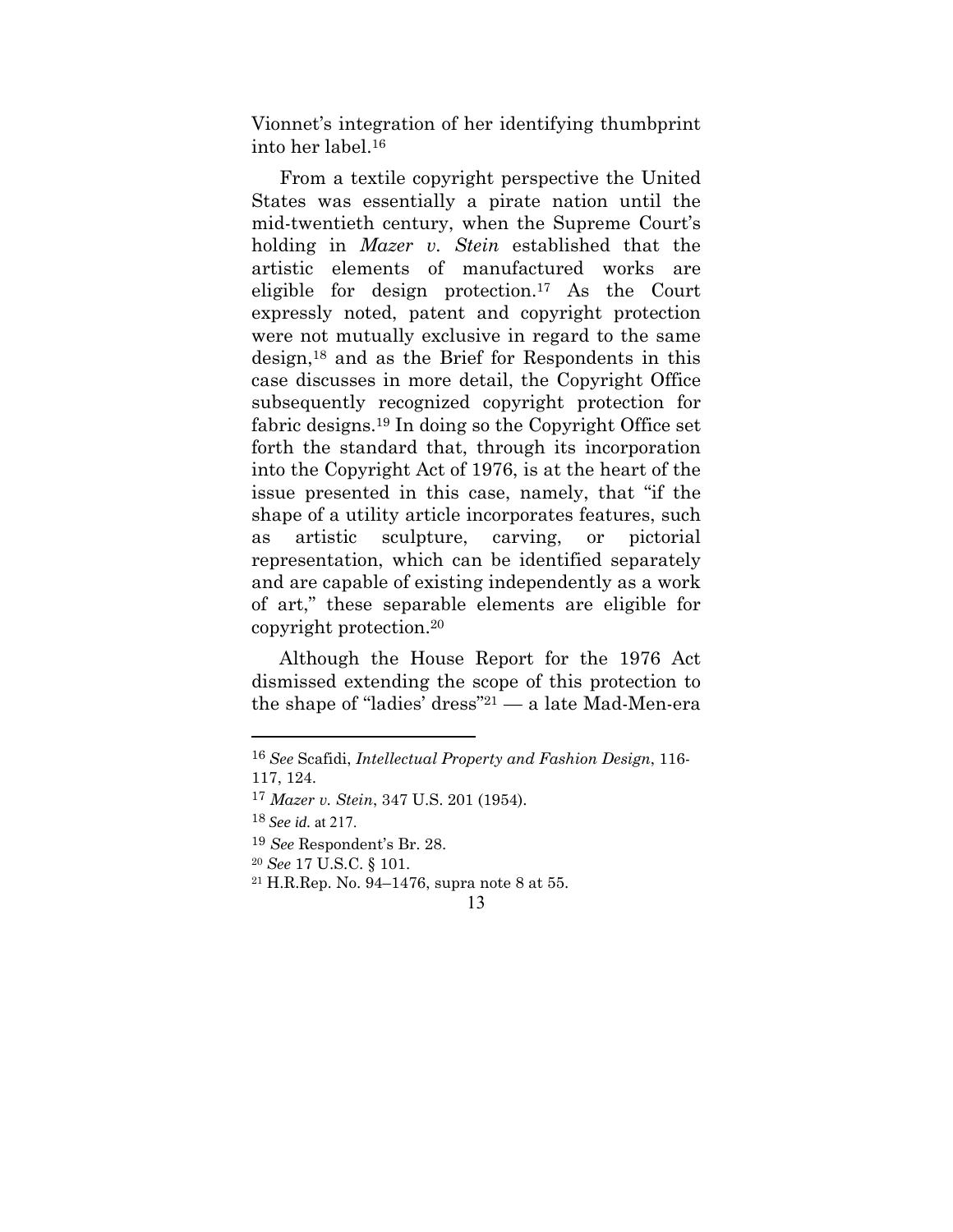synecdoche for bodily covering regardless of gender — the fashion industry successfully relied on the fundamental principles of physical and conceptual separability to persuade courts to recognize copyright protection for certain aspects of fashion design, including textile patterns, $22$  bridal lace designs,  $23$  jewelry and artistic accessories,  $24$  and separable elements of masks and costumes.25 Many designers and fashion houses have also sought to secure protection by registering eligible designs. The Copyright Office regularly engages conceptual separability analysis and has issued tens of thousands of registrations related to textiles and fashion; in 2014 alone, textile designers sought copyright registration of over 4,700 works described as textiles, fabric prints, or fabric designs.26

 In addition, the fashion industry has integrated other available modes of legal protection into its overall design strategy. Trademark and trade dress have been prominent features of countless designs for several decades, particularly among well-known brands, at times skewing the creative process away

<sup>22</sup> *See, e.g., Folio Impressions, Inc. v. Byer California*, 937 F.2d 759 (2d Cir. 1991); *Peter Pan Fabrics, Inc. v. Brenda Fabrics, Inc.*, 169 F. Supp. 142 (S.D.N.Y. 1959).

<sup>23</sup> *See, e.g., Eve of Milady v. Impression Bridal, Inc.*, 957 F. Supp. 484 (S.D.N.Y. 1997).

<sup>24</sup> *See, e.g., Kieselstein-Cord v. Accessories by Pearl, Inc.*, 632 F.2d 989 (2d Cir. 1980). The successful plaintiff in this landmark case, Barry Kieselstein-Cord, is a signatory to this brief.

<sup>25</sup> *See, e.g., Chosun Int'l, Inc. v. Chrisha Creations, Ltd.*, 413 F.3d 324 (2d Cir. 2005).

<sup>26</sup> Based on a search of the public catalog of the U.S. Copyright Office, available at http://copyright.gov.

<sup>14</sup>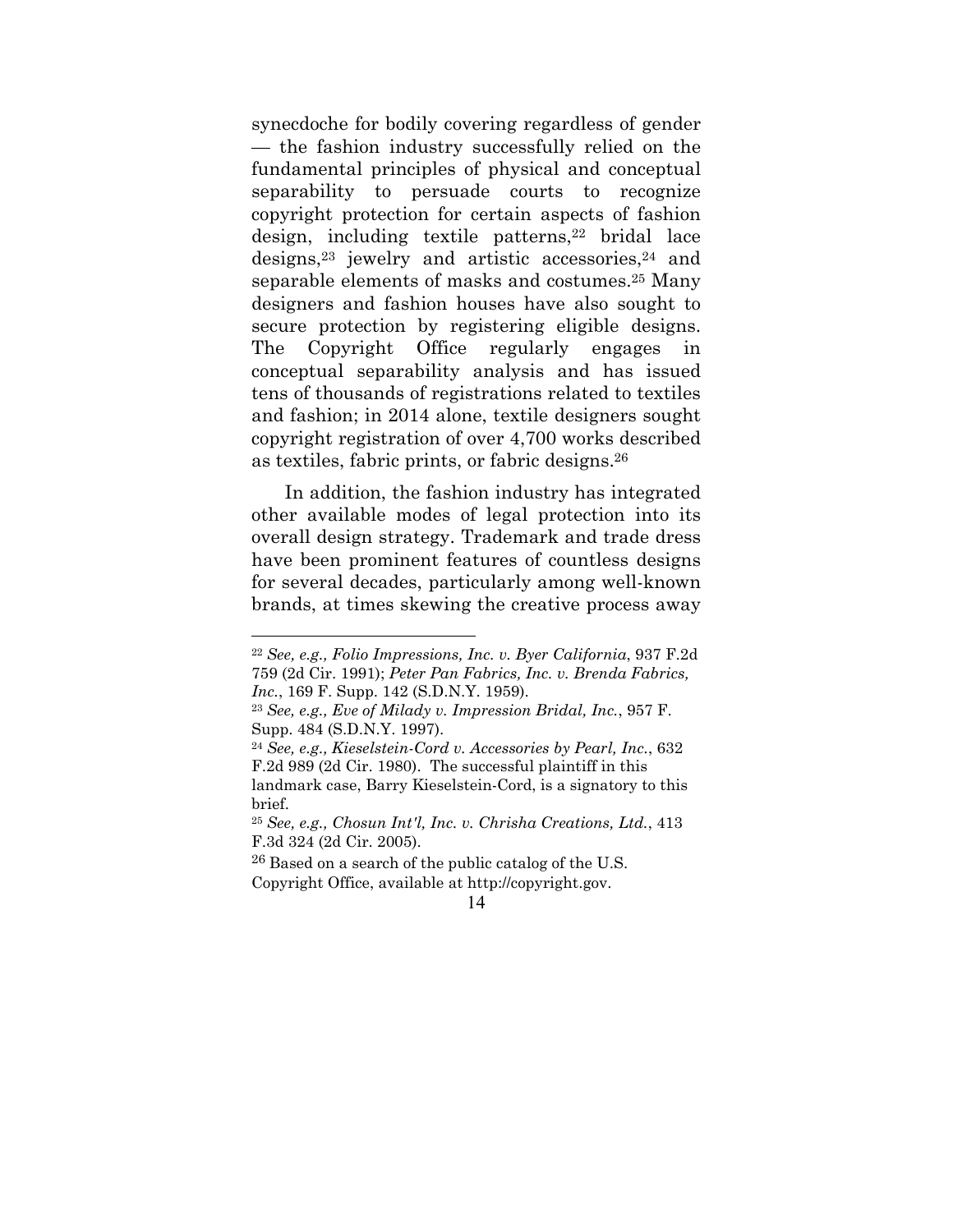from more original work and slowing the progress of design evolution in a bid to ward off piracy. Design and utility patents have also become a part of many companies' defensive arsenal, although, as in the *Mazer* era, patent protection remains inadequate for many designs and designers due to its expense, lengthy prior review process, procedural complexity, and high novelty standard.27

As *amici* can personally attest, the legal protection available to designers and fashion houses – for all its gaps and imperfections – is a significant part of business models and design strategies throughout the industry, and the recognition of the applicability of copyright to separable design features for over half a century has been particularly useful. Redefining this right such that copyright would not extend even to an easily identifiable two-dimensional design capable of existing in wide range of media would have a decidedly negative impact on the fashion community, which has come to rely on whatever predictable protection it can find.

 $\overline{a}$ 

<sup>27</sup> *See Mazer*, *supra* note 20, at 216; *see also* Scafidi, *Intellectual Property and Fashion Design*, *supra* note 2, at 122. Although patent law can play a role in the protection of fashion, the requirements of novelty, utility, and nonobviousness along with the amount of time required to obtain a patent and the expense of prosecuting one make this form of protection impractical if not impossible.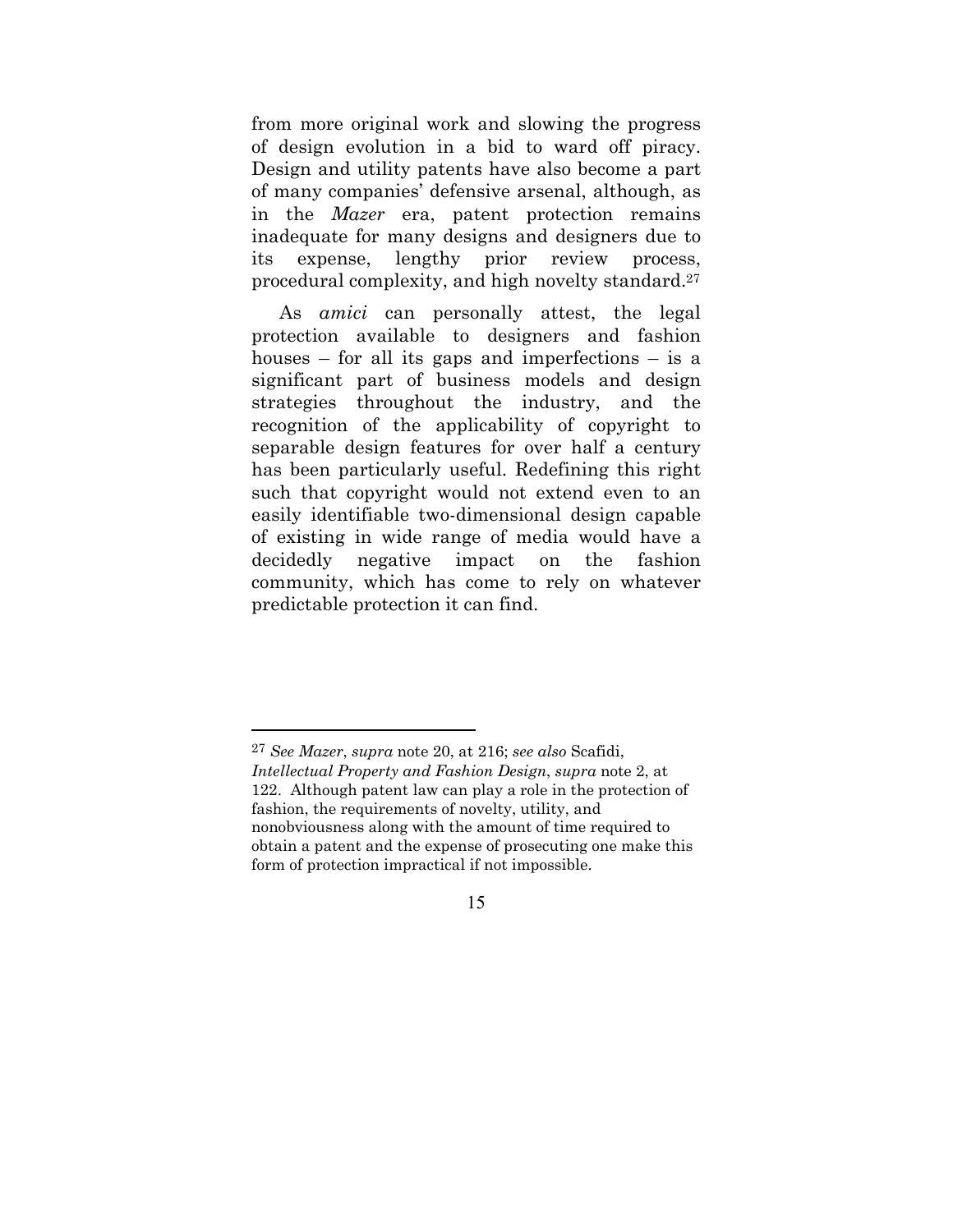### **C. Protection for Creative Fashion Designs Under U.S. Intellectual Property Law Still Lags Behind Other Prominent International Fashion Capitals, Harming Emerging and Established Designers**

Efforts by designers and brands to protect their designs reflect the significant investment of time and money in creative work. Far from being an endless cycle of repeated tropes, fashion advances through innovation, and true innovation is rarely inexpensive. A single design can take upwards of a year to develop into a marketable product, and creating new collections according to the relentless schedule of the fashion calendar is like launching a new business several times a year. Design pirates trade on this investment without the attendant risk by harvesting the most successful designs. 28

The result is a business environment that all too often runs counter to the fundamental principle embodied in *Mazer*, namely, that "sacrificial days devoted to … creative activities deserve rewards commensurate with the services rendered."29

28 *See generally* Diane von Furstenberg, *Fashion Deserves Copyright Protection*, L.A. TIMES, Aug. 24, 2007, http://www.latimes.com/opinion/la- oew-furstenberg24aug24 story.html; Laura C. Marshall, *Catwalk Copycats: Why Congress Should Adopt a Modified Version of the Design Piracy Prohibition Act*, 14 J. INTELL. PROP. L. 305, 311 (2007); see also Bureau of Labor Statistics, U.S. Dep't Of Labor, Occupational Outlook Handbook: Fashion Designers (2014-2015 ed.), available at http://www.bls.gov/ooh/arts-anddesign/fashion- designers.htm#tab-3.

29 *Mazer*, *supra* note 20, at 219.

<sup>16</sup>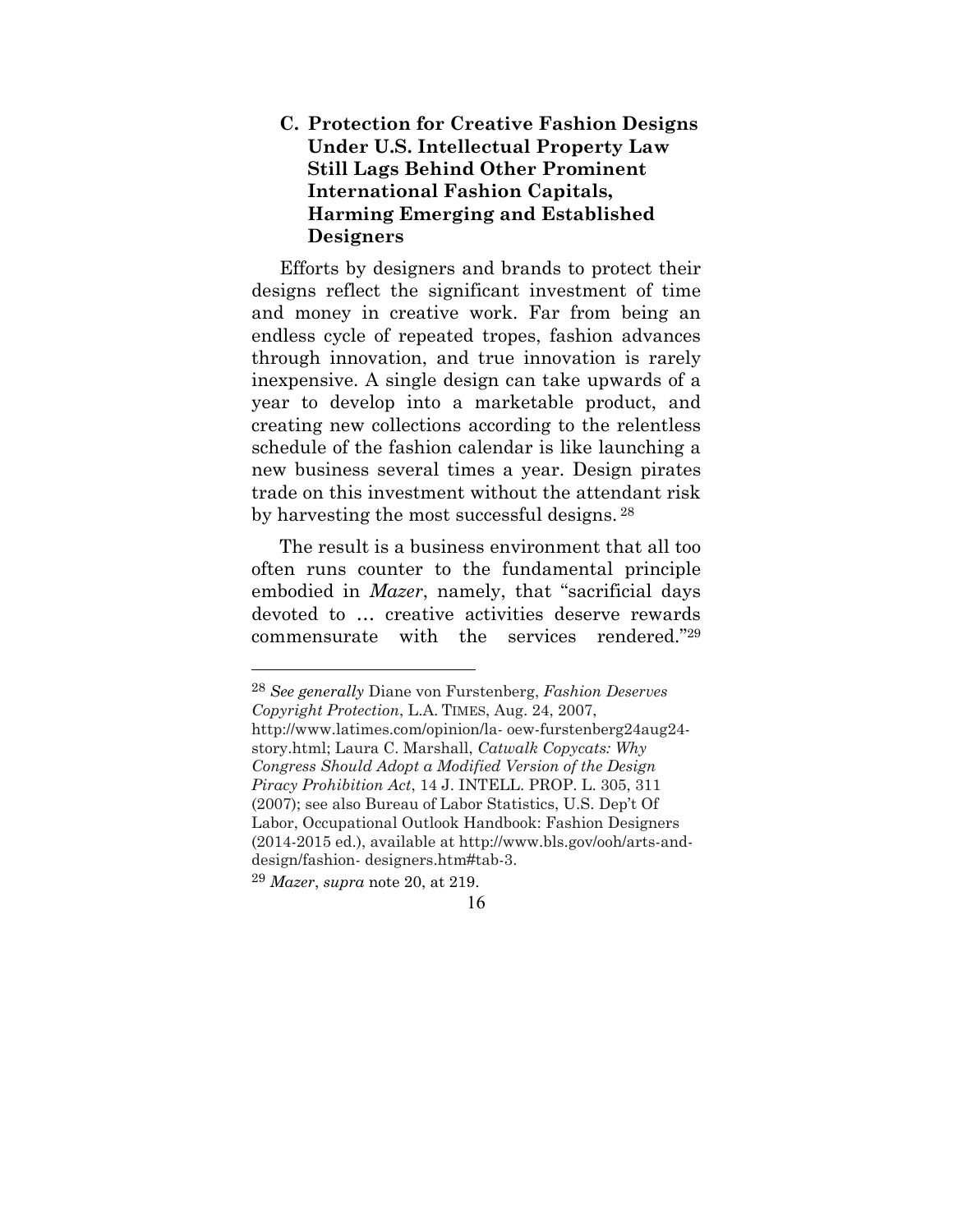Contrary to the claims of commentators unfamiliar with the inner workings of the fashion industry, unfettered copying does not promote sustainable innovation. For all that macroeconomic statistics reveal about the industry's overall economic growth, the gross numbers obscure the effect of legal incentives that reward opportunistic imitation at the expense of truly transformative enterprise.30

Behind the industry's strategically cultivated glamour and public disregard for copying that behind the scenes is treated as an existential threat, many celebrated and critically recognized designers and fashion houses live in constant fear of collapse, kept afloat by family, friends, loans, and, if they're lucky, the occasional investor convinced that with a bit more cash there is a chance of breaking the cycle. Emerging designers are typically among the less fortunate victims of predatory plagiarism; countless otherwise promising creators soon disappear, giving up fashion entirely or resigning themselves to churning out derivative product as hired hands. This does not even account for the would-be

 $\overline{a}$ 

<sup>30</sup> *See generally A Bill to Provide Protection for Fashion Design: Hearing on H.R. 5055 Before the Subcomm. on Courts, the Internet, and Intellectual Prop. of the H. Comm. on the Judiciary*, 109th Cong. 11-12, 79 (2006) (statement of Jeffrey Banks, Fashion Designer, Council of Fashion Designers of America and statement of Professor Susan Scafidi); *Innovative Design Protection and Piracy Prevention Act: Hearing on H.R. 2511 Before the Subcomm. on Intellectual Prop., Competition, and the Internet of the H. Comm. on the Judiciary*, 112th Cong. 7, 9 (2011) (statement of Lazaro Hernandez, Designer & Cofounder, Proenza Schouler).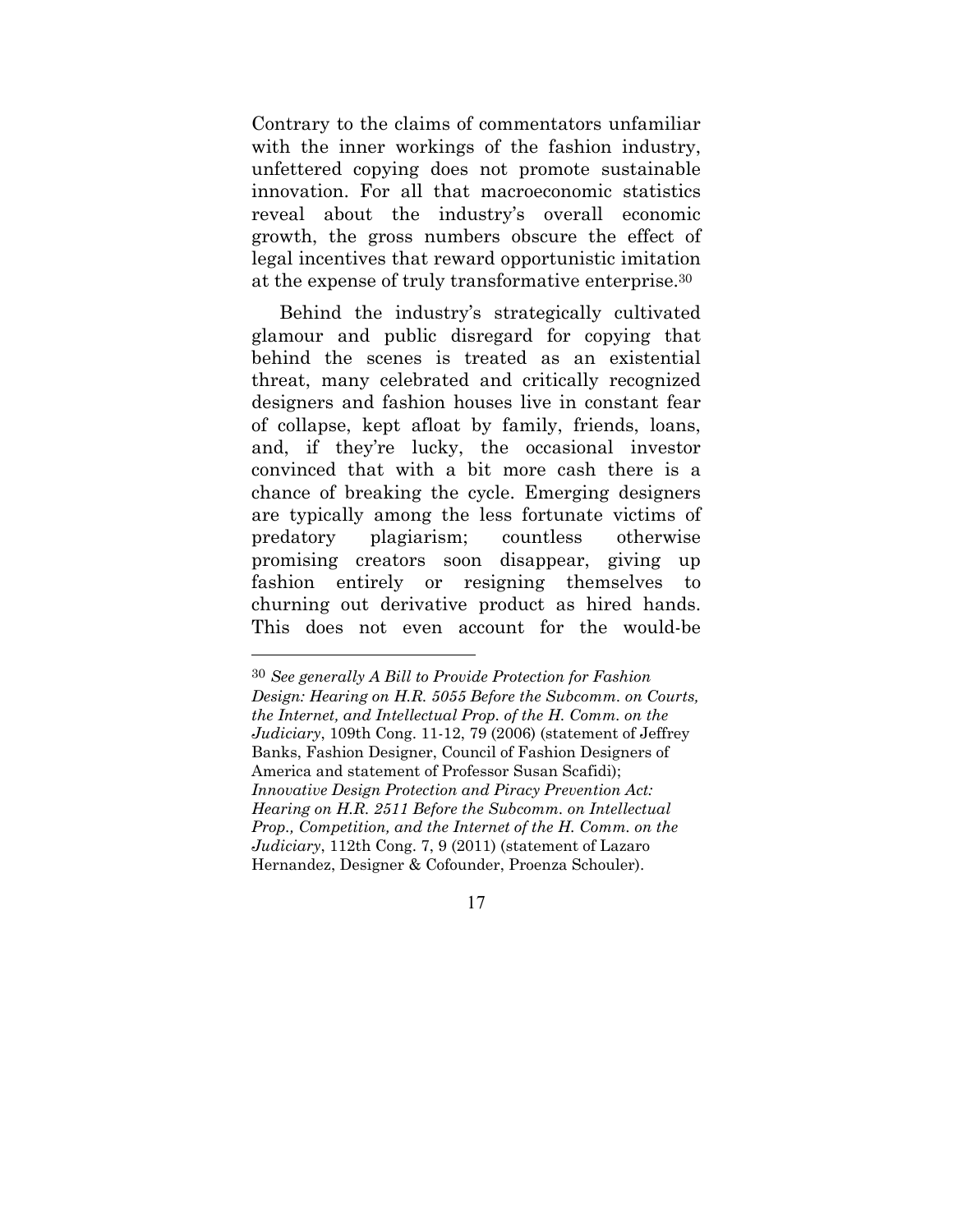creators who disappear without ever seeing their labels produced after enduring an experience that many signatories to this brief have heard recounted countless times — being invited to show one's work to a company with the promise of being brought on board as an employee or a vendor, only to discover that the company's sole intention was to steal original designs. Given the human impulse to create there will always be some new designers entering the market, but most will never reach their full potential.

Broader protection for fashion in all its forms is available in much of the world. A growing number of countries have established design rights as a separate category of intellectual property protection, including all of the 28 European Union member states, Japan, India, Pakistan, Singapore, and beyond. France for well over a century has maintained a copyright regime that treats fashion on an equal footing with other artistic works. At the same time, the most successful global fast-fashion chains are based in countries with established protection for fashion designs, indicating that the existence of intellectual property protection for original fashion designs is completely consistent with consumer access at a mass-market price point. The U.S., by contrast, has an incentive structure in which companies and designers with the best longterm chance of sustained success are those that strategically minimize risk by copying others' original work – a result at odds with our typical official stance on the economic importance of intellectual property rights, the inclusion of such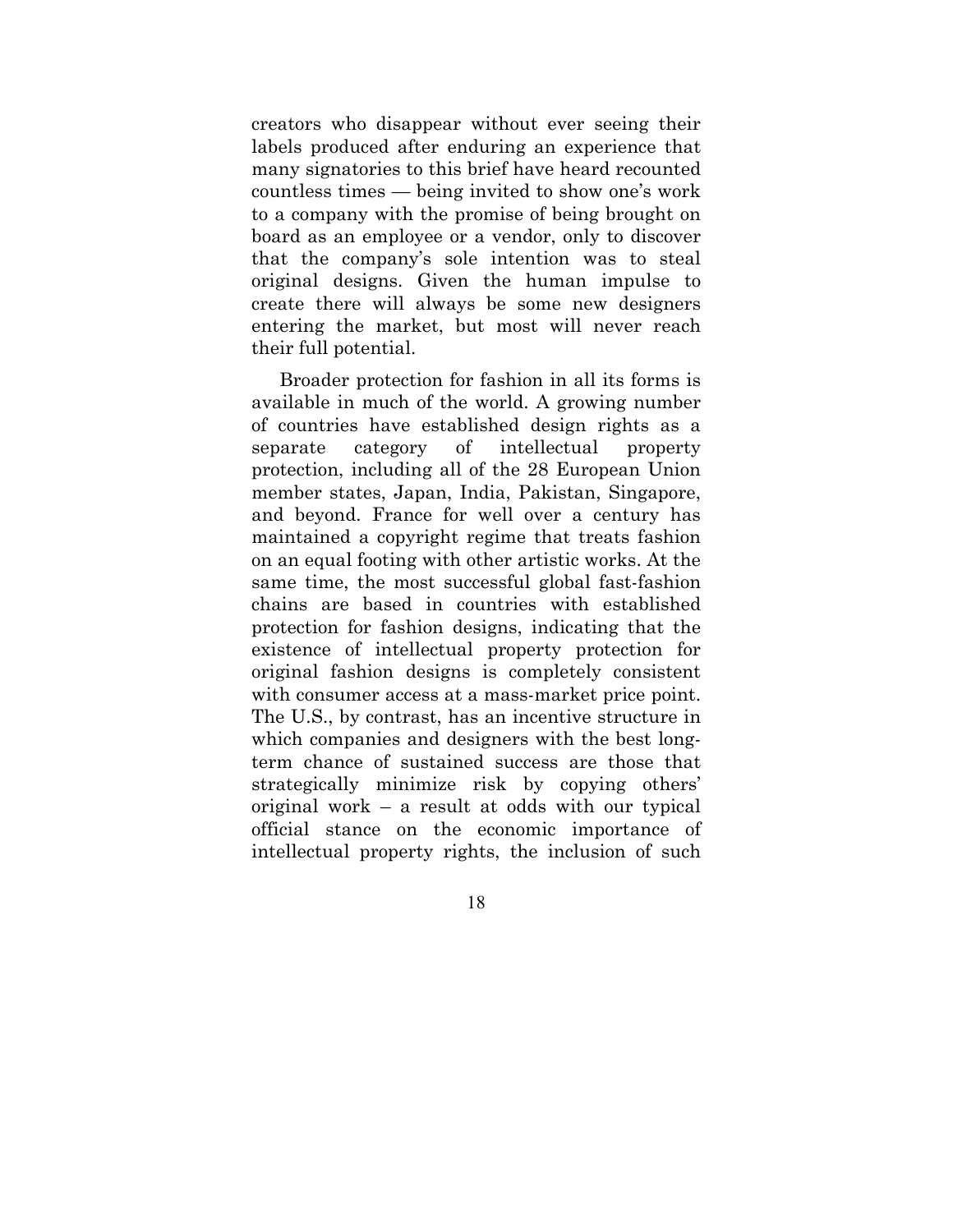rights in our international trade agreements, and our strong protection for other industries.

### **D. Conceptual Separability in Copyright, and the Partial Protection It Provides Designers, is Critical to the Fashion Industry**

In the broader context of fashion and copyright law, conceptual separability has for decades played a particularly salient strategic role. The established protection that it offers to fabric designs and other two-dimensional patterns has provided textile and fashion designers relatively stable boundaries within which to stake claims to their original works. Now more than ever, with the advent of digital printing technologies that offer cost-effective means for fashion designers to produce custom fabrics even in small amounts, both small independent designers and large fashion houses can avail themselves of this relatively inexpensive and fast legal recognition of aspects of their original work.

Many jewelry and accessories designers, too, have come to rely on the principle of conceptual separability in designing items that transcend the material necessities associated with wearing them. Cases involving necklaces,  $31$  artistic belt buckles,  $32$ and even decorative eyewear<sup>33</sup> have all

<sup>31</sup> *See, e.g., Trifari, Krussman & Fishel, Inc. v. Charel Co.*, 134 F. Supp. 551 (S.D.N.Y. 1955).

<sup>32</sup> *See e.g., Kieselstein-Cord*, *supra* note 27.

<sup>33</sup> *See, e.g., On Davis v. The Gap, Inc*., 246 F.3d 152 (2d Cir. 2001).

<sup>19</sup>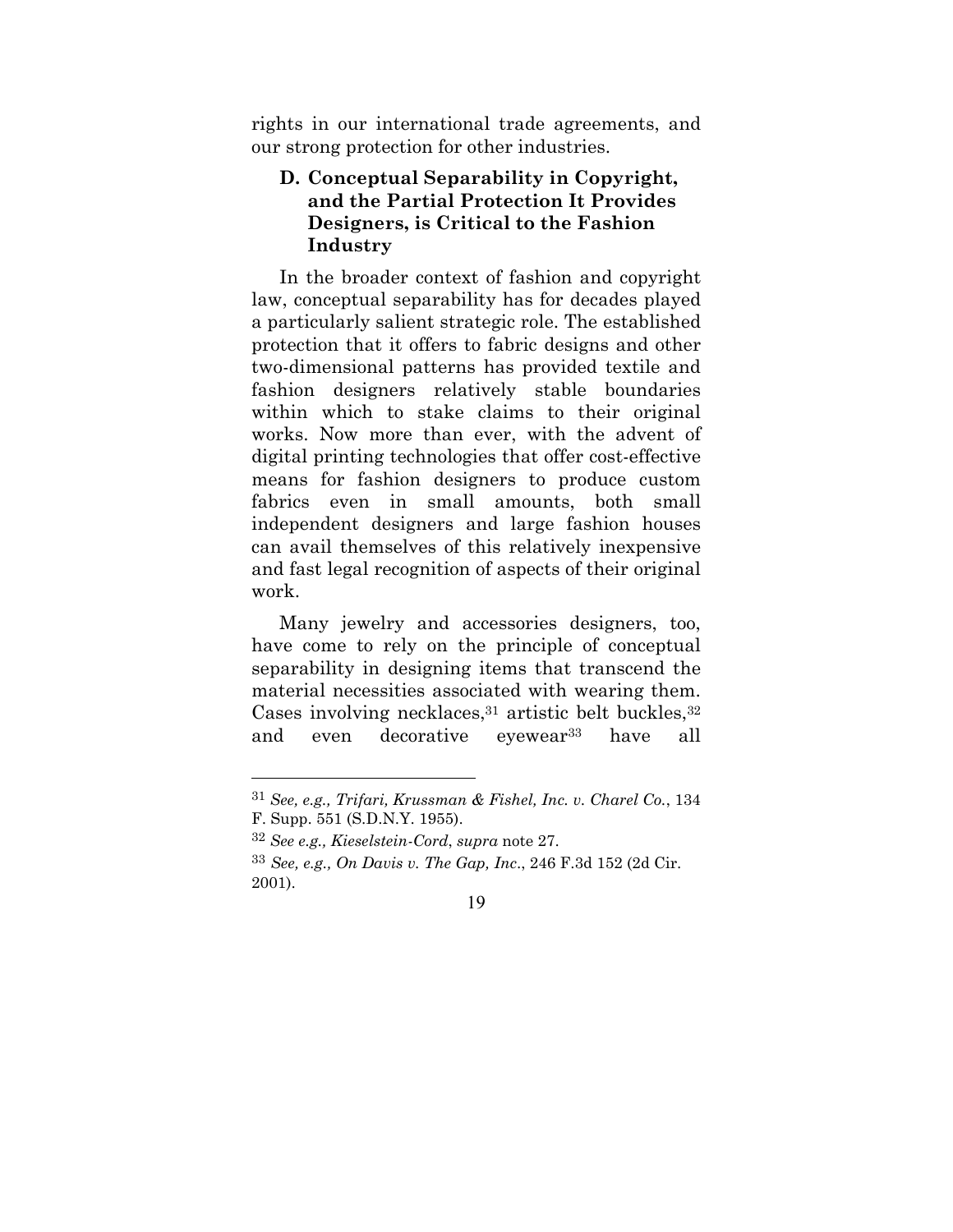acknowledged the inclusion of three-dimensional wearable art within the subject matter of copyright. Indeed, the existence of protection is so clear to those within the industry that some recent instances of copying have not required legal intervention at all, much less litigation, but have instead resulted in withdrawal of the offending items once allegations of infringement became public.34



*Onoculii Designs eyewear by On Ka'a Davis.35*

 $\overline{a}$ 

In light of this history and reliance on clearly understood protection, a new interpretation of the 1976 Copyright Act that undoes decades of

34 *See* Britt Aboutaleb, *Chanel Will Not Make its Pamela Love-Like Crystal Cuffs*, ELLE (Mar. 13, 2012), http://www.elle.com/fashion/accessories/news/a8611/chanelwill-not-make-its-pamela-love-like-crystal-cuffs-39289/; Danica Lo, *Hannah Bernhard Says Iris Apfel Ripped Off Her Toucan Pin Design*, RACKED (May 18, 2011), http://www.racked.com/2011/5/18/7764333/hanna-bernhardsays-iris-apfel-ripped-off-her-jewelry-design-for-hsn. <sup>35</sup> Onoculii Designs eyewear by On Ka'a Davis, successful plaintiff in *On Davis*, *supra* note 34.

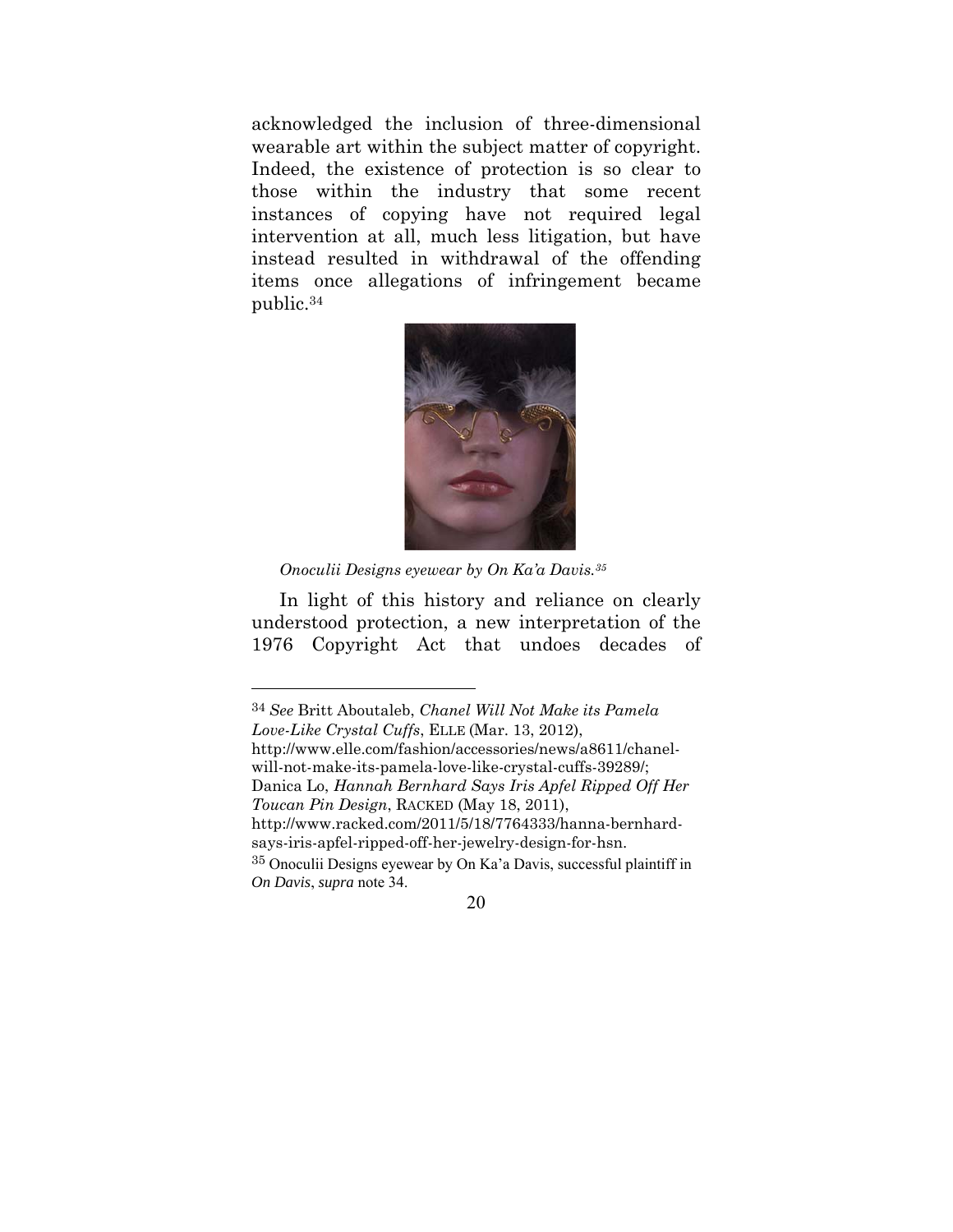precedent built on the statute's integration of *Mazer* and subsequent regulatory language would inflict substantial harm an industry already at a comparative legal disadvantage with regard to copyright protection. Even more problematic, it would be inconsistent with the very design of the Copyright Act.

#### **II. FASHION IS AN INFORMATION-BEARING GOOD INCORPORATING EXPRESSION PROTECTABLE VIA THE CONCEPTUAL SEPARABILITY STANDARD**

The various positions taken before the Court in this case express a deeper tension not only with respect to the copyrightability of certain aspects of fashion designs, but also in the perception of copyright itself. One approach sees copyright as a flexible, material-agnostic framework designed to protect all forms of expressive content with narrowly tailored exceptions. A rather different perspective sees the scope of copyright itself in constrictive terms and is thus more inclined to deny protection to entire categories of media or content. We believe that the statutory evolution of U.S. copyright reflects the first approach; the protectability of fashion is best determined by a standard designed to suit all forms of information technology.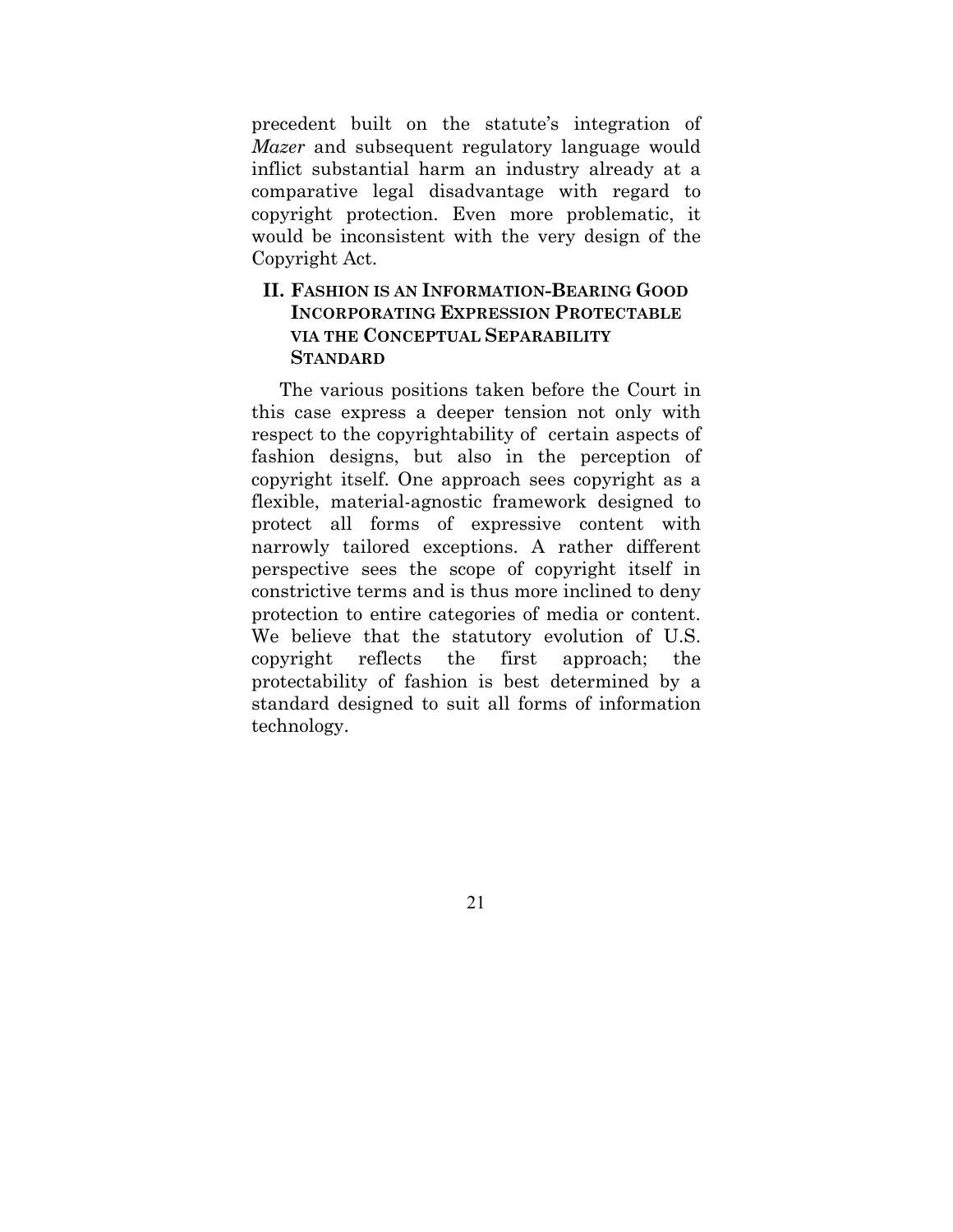### **A. The Existing Tests of Conceptual Separability Protect Expressive Elements of Fashion Design but Should Be Rationalized as a Standard Rather than an Additional Rule**

A core strength of U.S. copyright law – indeed, of the common law itself – is its incorporation of broadly defined standards in tandem with brightline rules, a system design that results in both consistency and flexibility over time. While the Sixth Circuit's opinion in the present case meticulously catalogues the various tests for conceptual separability that have been applied or suggested in the past, and then applies its own hybrid test, the remarkable thing about the majority of these abstract descriptive formulations is that in practice they yield the same results. We believe that this points not to a critical lacuna in copyright law, but instead indicates why the statutory predicate for conceptual separability is sufficient in itself.

Rather than join other parties and *amici* in offering yet another test, we suggest that the statute may not truly require one. At base, the pertinent definitions in Section 101 of the Copyright Act establish standards, not rules, and in the statute's broader context this appears to be a deliberate construction.

The brief survey of the history of U.S. copyright in *Mazer* highlights the root problem that the 1976 Act set out to solve. As the Court noted, our copyright regime can be seen as an ongoing process of expansion from its initial parameters, as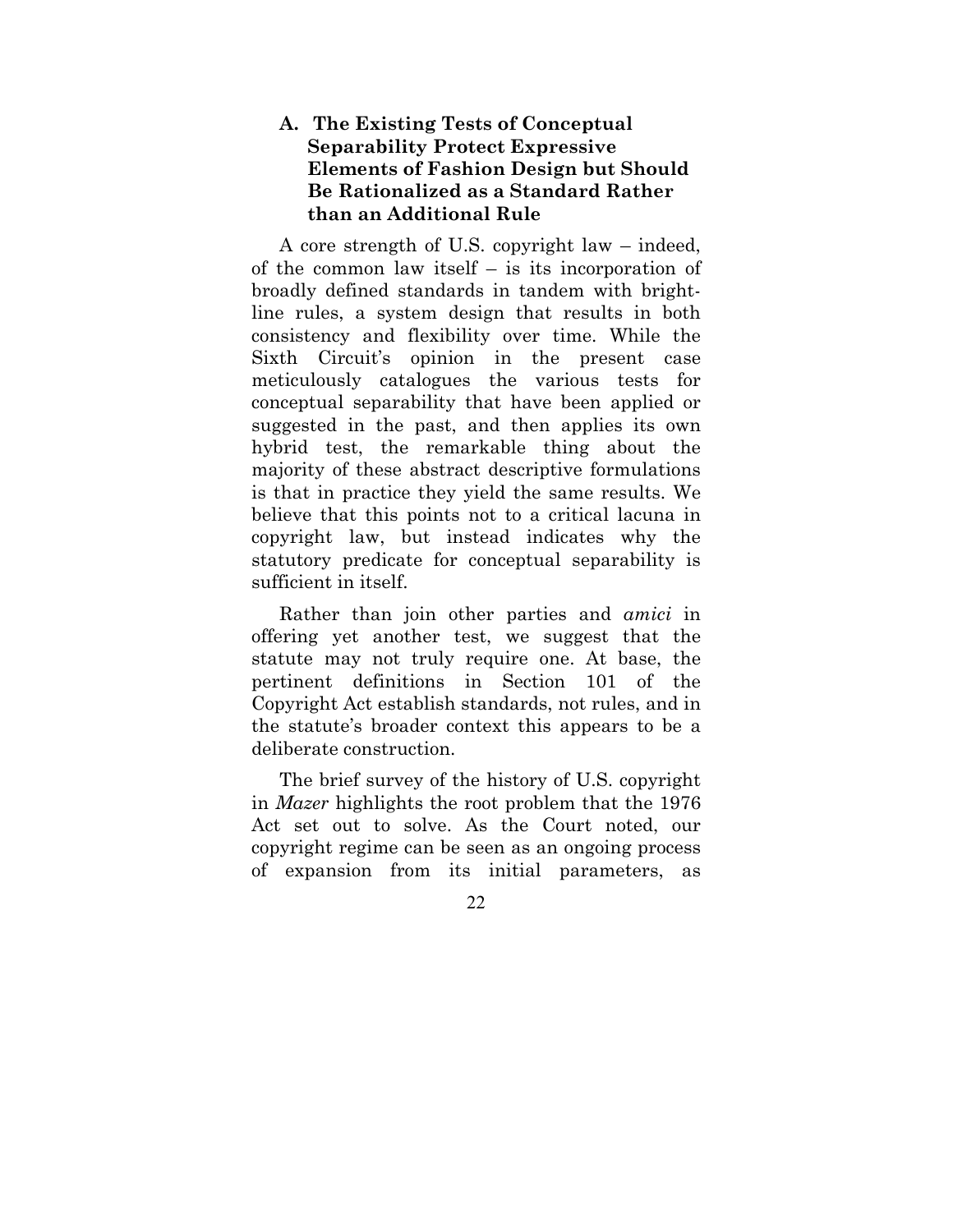copyright protection for books, maps, and charts grew to encompass engravings and etchings, musical compositions, dramatic compositions, photographs and negatives, statues, works of fine art, and, in 1909, "all the writings of an author." In keeping with this expansive trend, the Court found that the law reflects a broad, not narrow, understanding of protectable art.

In essence, the Court in *Mazer* approached copyright law as a design problem, in the sense of what we would now call a problem to be addressed by design thinking. The Court identified the systemic issue being addressed through repeated ad hoc changes and applied an adaptive standard capable of resolving the same issue over time. The addition of protected works on material other than flat paper had exposed a fundamental flaw in early copyright design: a failure to see the media forest for the dead trees. From one angle the decision made a certain degree of sense; words on paper presented a clear distinction between what we now call information technology and the information it conveyed. Other means of conveying visual and verbal information were more overtly hybrid in nature, and the proper way to deal with this was initially unclear. Separability, however, provided an accessible and adaptive principle for distinguishing expressive content from generative processes and underlying material.

By the time *Mazer* reached the Court in the early 1950s, decades of rapid advances in information technology had inspired new means of engaging it, and the Court's *Mazer* analysis echoed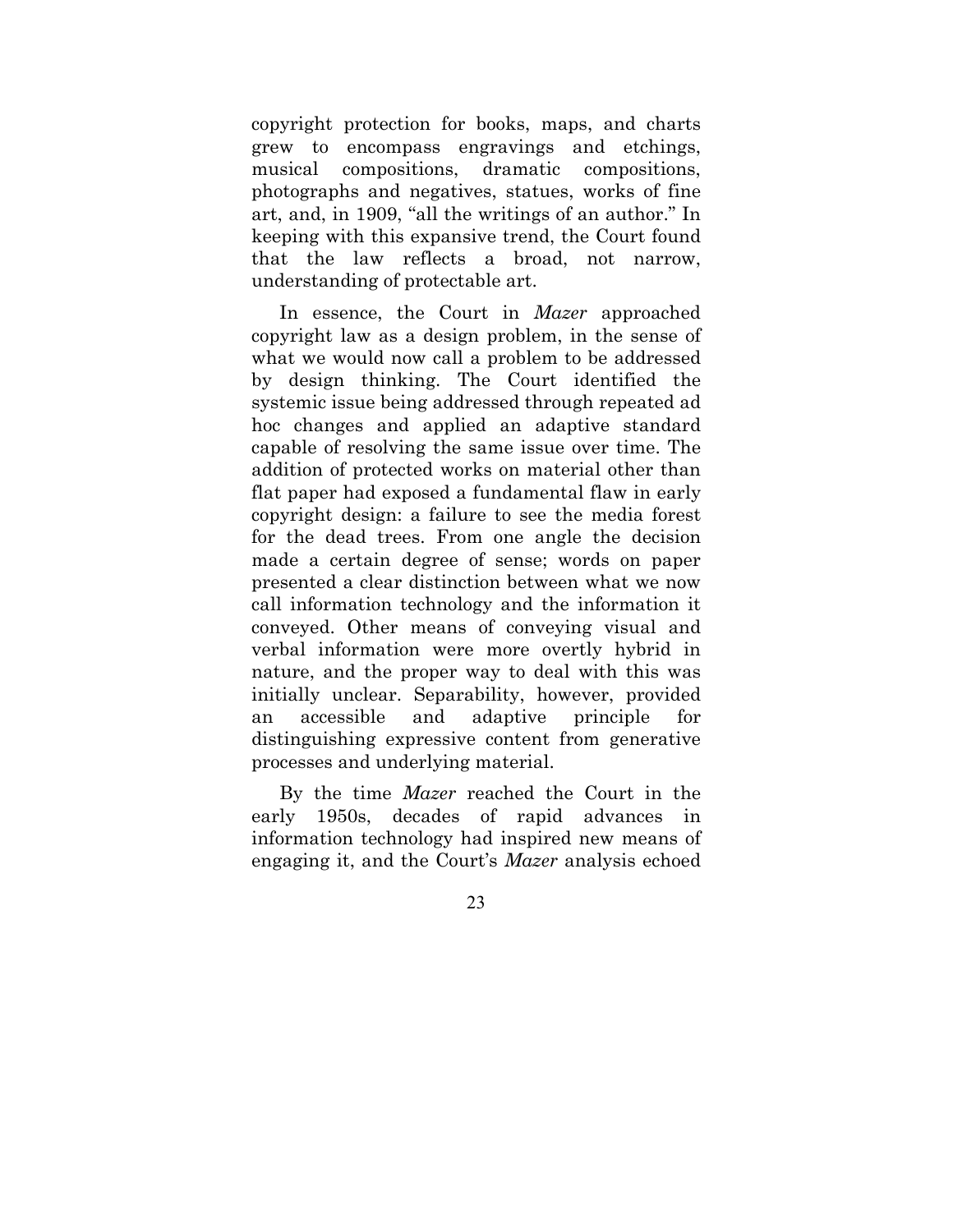the observations of contemporary communications engineers, who had recently pioneered a technological framework for a material-agnostic approach to expressive content. Distinguishing channels of communication from the information they transmit, including aesthetic appearance; recognizing that the channels of communication can shape how information is conveyed; developing strategies from maintaining a clear signal distinct from the noise that distorts it — these are a few of the core insights that had already become part of the cultural landscape, particularly thanks to a rather unlikely bestseller on information theory by Claude Shannon and Warren Weaver.36

Within the legal context, the separability language in *Mazer* and its corollary later incorporated into the Copyright Act served as an expansive solution to what had proven to be untenable circumscriptions of copyright's scope. In other words, the standard's openness to a variety of reformulations that effectively lead to the same result is a feature, not a bug. This adaptive strategy is consistent not only with the current statutory language Section 101, but the approach embodied in other areas of the Copyright Act most notably the statutory standards for fair use.37 Trying to circumscribe such standards by filling the

<sup>36</sup> *See generally* Claude E. Shannon & Warren Weaver, THE MATHEMATICAL THEORY OF COMMUNICATION (Univ. of Illinois Press 1949); Scafidi, *Fashion as Information Technology*, 72- 73.

<sup>37</sup> *See generally* Pamela Samuelson, *Unbundling Fair Uses*, 77 Fordham L. Rev. 2537, 2537 (2009); Matthew Sag, *Predicting Fair Use*, 73 Ohio St. L.J. 47, 51 (2012)..

<sup>24</sup>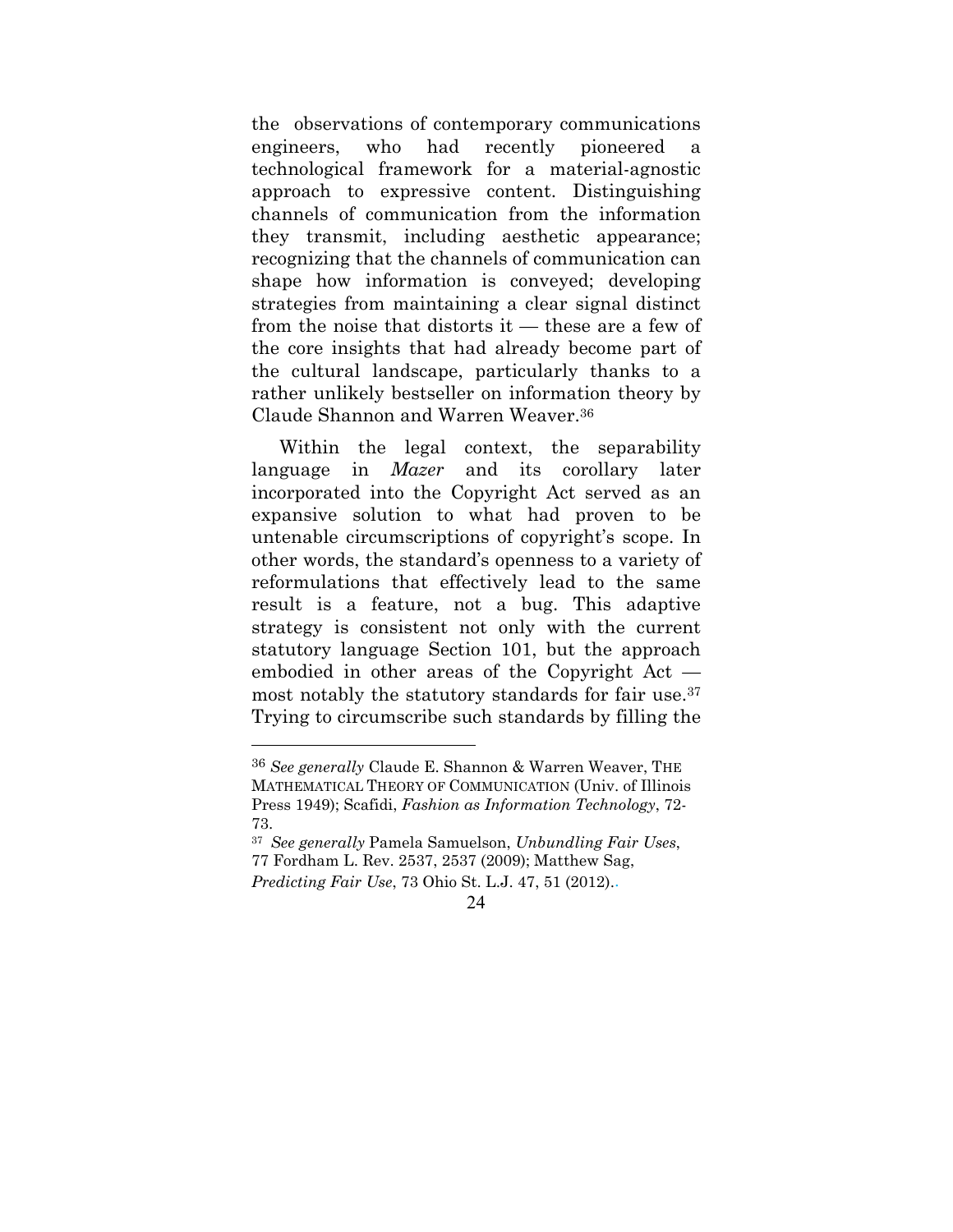gaps with idiotropic metrics (*e.g.,* "marketability"38) or reducing context-specific analysis to rigorous rules with procedures and prongs ultimately gives rise to unnecessary complication.

**B. The Definition of a "Useful Article" under the Copyright Act Includes Exceptions Related to Appearance and Information that Together Establish the Copyrightability of Expressive Elements of Fashion Designs** 

The standard for assessing the protectability of a useful article is straightforward, and the same principles that apply to any other useful article also apply to a fashion design. The key to avoiding the problems that occur with tests such as those devised by Petitioner and others is to read the elements of the standard in context.

Petitioner and its allies have challenged the copyrightability of a design that serves to identify the wearer or convey beauty, but to deny copyright on the basis of artistic or informational value would be contrary to both the language and the logic of the statute. In context, references to utility in Section 101 of the Copyright Act are bounded; the distinction is not between useful and useless, but between work that is utilitarian in noncopyrightable ways and work that has copyrightable aesthetic or informational utility. The definition of "useful article" expressly establishes



<sup>38</sup> *See Galiano v. Harrah's Operating Co.*, 416 F.3d 411, 421 (5th Cir. 2005).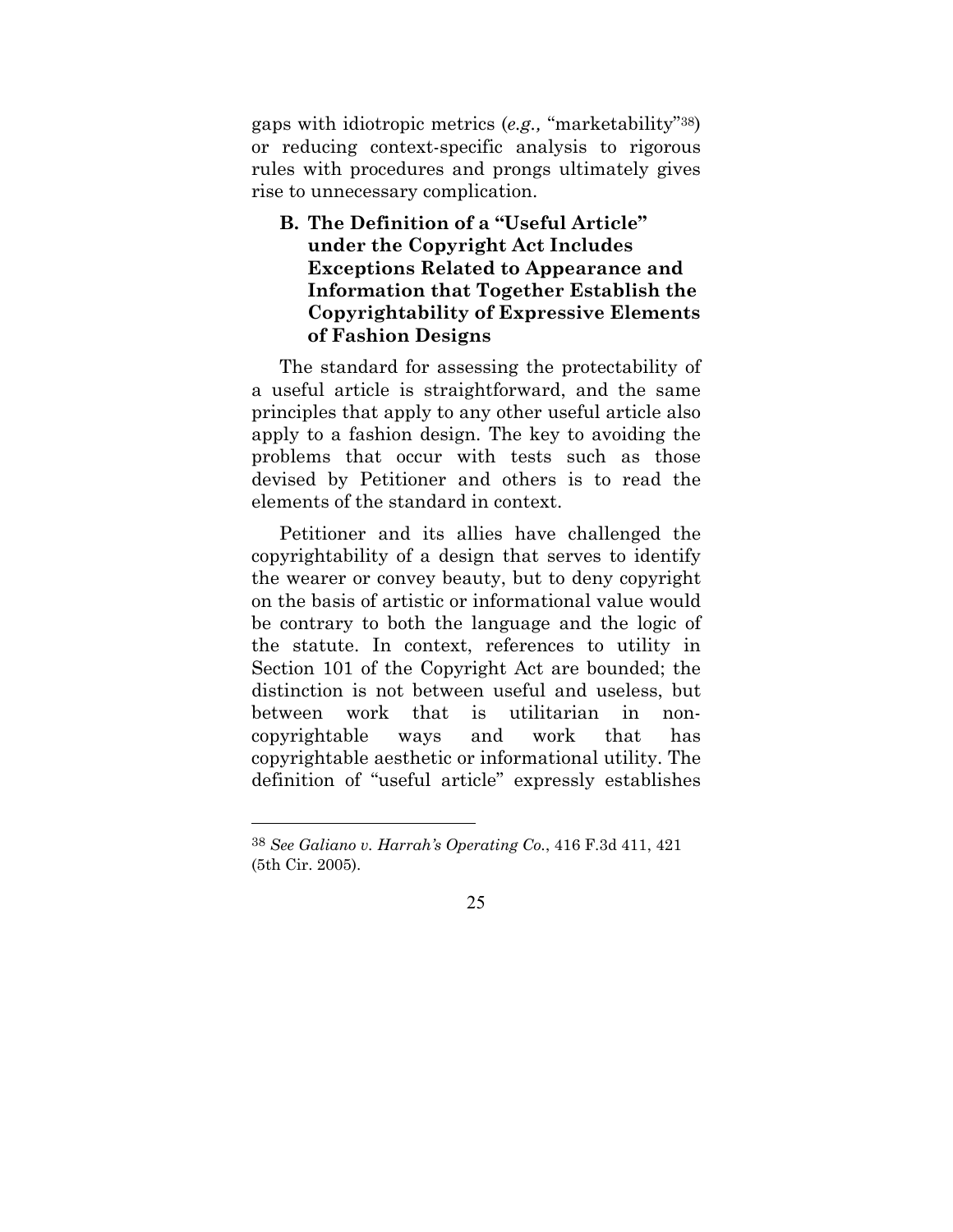the latter distinction in limiting the term's scope to "an article having an intrinsic utilitarian function that is not merely to portray the appearance of the article or to convey information." Portraying appearance and conveying information are utilitarian functions, just not the utilitarian functions that fall outside the domain of copyright.

Instead, as the recurring terms "mechanical," "industrial," and "utilitarian" indicate, <sup>39</sup> the key legal concern here is to differentiate copyrightable work for the "useful processes, machines, articles of manufacture, and compositions of matter"40 that are more appropriately the subject of a utility patent inquiry. Overlap with design patents is not an issue; once again as noted in *Mazer*, design aesthetics are integral to both copyright and design patents, albeit with different standards and scope of protection. If Congress wished to eliminate the overlap, it could – but it has not.

The Varsity designs at issue in this case are a clear example of the work the statutory standard was designed to protect. The graphic design elements can be identified separately from an article of clothing (cheerleader uniform or otherwise) and they are also capable of independently existing in other media as discrete patterns of lines, angles, and curves with no express or implied reference to dress, whatever the design's original intended or actual use. As the Sixth Circuit opinion noted, the designs in this case

<sup>39 17</sup> U.S.C. § 101, *et seq*. 40 35 U.S.C.A. § 101.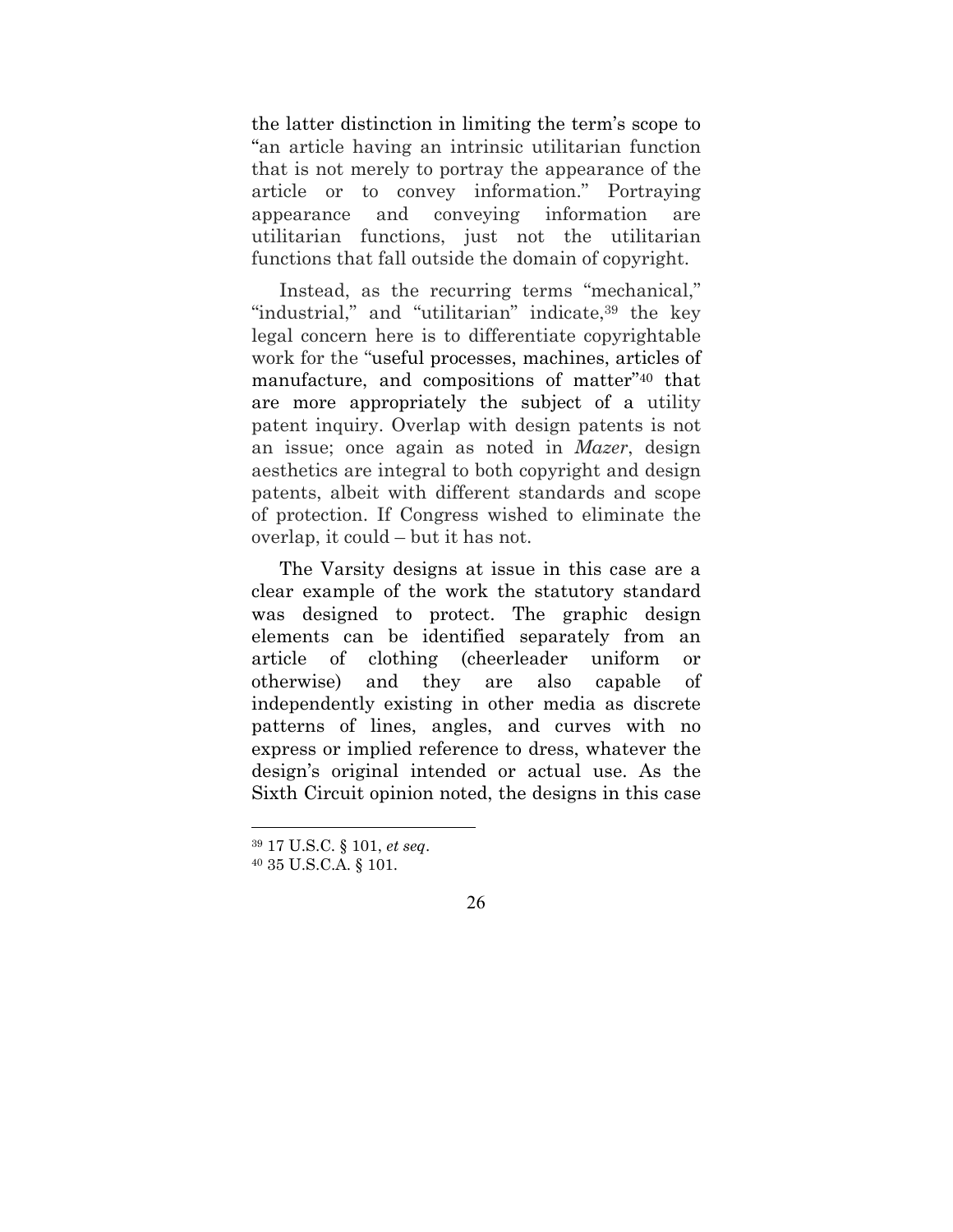are analogous to the series of copyrightable abstract designs by artist Piet Mondrian that have proven to be capable of replication in a wide array of media, from the original paintings to a dress by Yves Saint Laurent to cheerleader uniforms.



*Piet Mondrian (1921)41 and Yves Saint Laurent (1965).42* 



*Mondrian-inspired cheerleader costumes (1988).43*

 $\overline{a}$ 

http://www.metmuseum.org/toah/works-of-art/C.I.69.23 (wool jersey composed of separate color blocks).

43 "Mondrian" cheerleader apparel designed by Katie Graham in *Toyota –Car Launch*, BRAZEN HUSSY (April 27, 2010),

<sup>41</sup> Piet Mondrian, Composition with Large Red Plane, Yellow, Black, Gray, and Blue (1921) (oil on canvas).

<sup>42</sup> Yves Saint Laurent, "Mondrian" day dress, The

Metropolitan Museum of Art,

<sup>27</sup>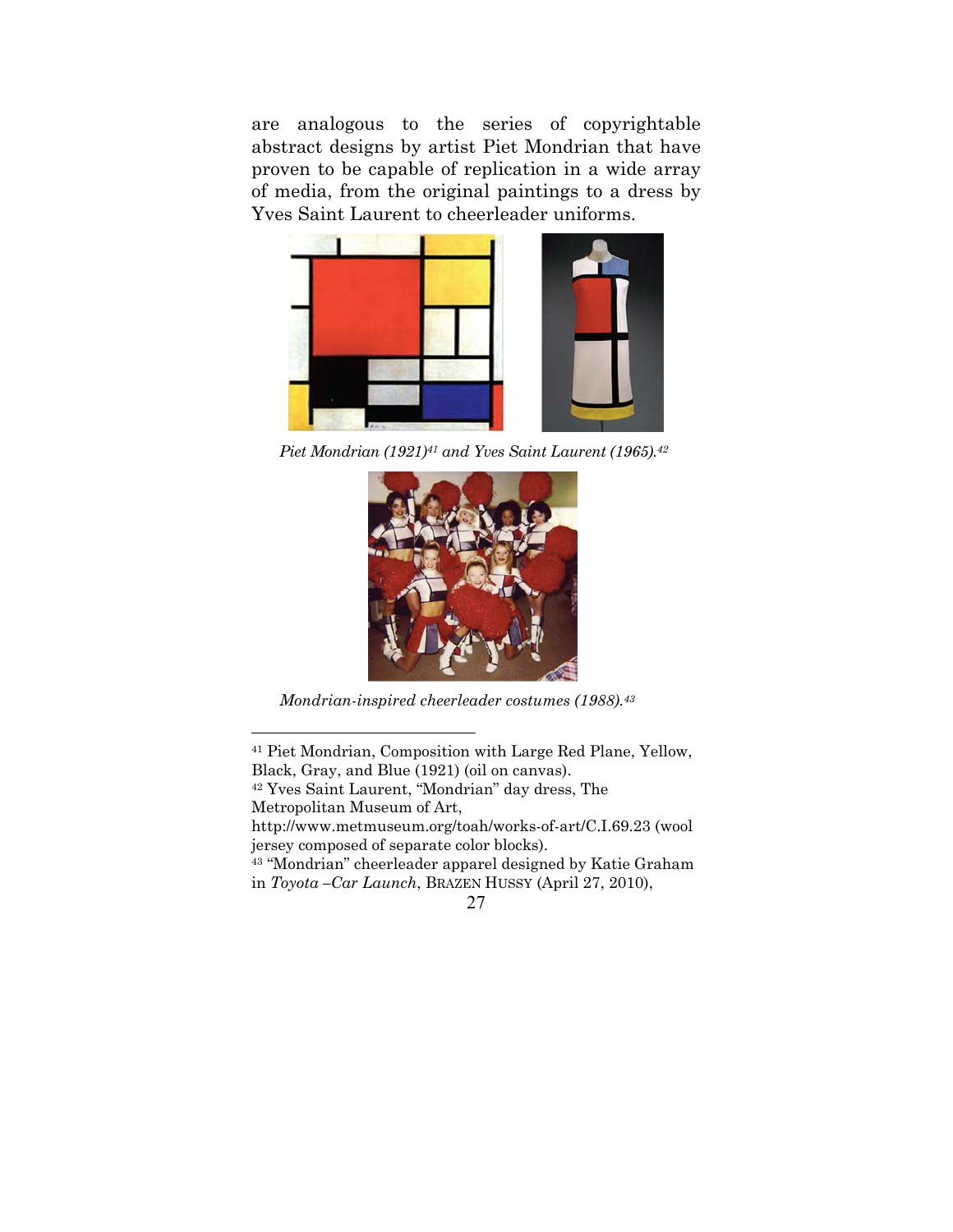Whether a dress replicates the design of a painting or a painting reproduces the conceptually separable design elements a dress, the result is the same: the original design is included in the subject matter of copyright.

If, as has been suggested by certain briefs filed in this case, there is a concern that judges do not have the capacity to understand design, it is one that can be addressed in the same manner as with the physical sciences, forensic accounting, linguistics, and any number of other areas where most judges do not have specialized training or knowledge. This case provides an instructive instance, inasmuch as the Sixth Circuit's discussion of the Mondrian dress was adapted from an analogy in the expert report written by one of the current *amici* and subsequently mentioned in Respondents' appellate brief.44 That said, the assumption that judges lack capacity to identify and to assess the replicability of most designs is highly dubious given the ever-increasing importance of images and visual literacy in contemporary life.

Similarly, the fact that separable designs are capable of having aesthetic or informational utility does not disqualify them from copyright protection – to the contrary, works that embody expressive content are what copyright exists to protect. For

http://www.brazenhussy.com.au/?p=253 (separate color blocks and strips sewn together using patchwork quilting techniques).

<sup>44</sup> Brief of Plaintiffs-Appellants at 71-72, *Varsity Brands, Inc. v. Star*  Athletica, L.L.C., 799 F.3d 468 (6<sup>th</sup> Cir. 2015) (citing and quoting expert report of Professor Scafidi).

<sup>28</sup>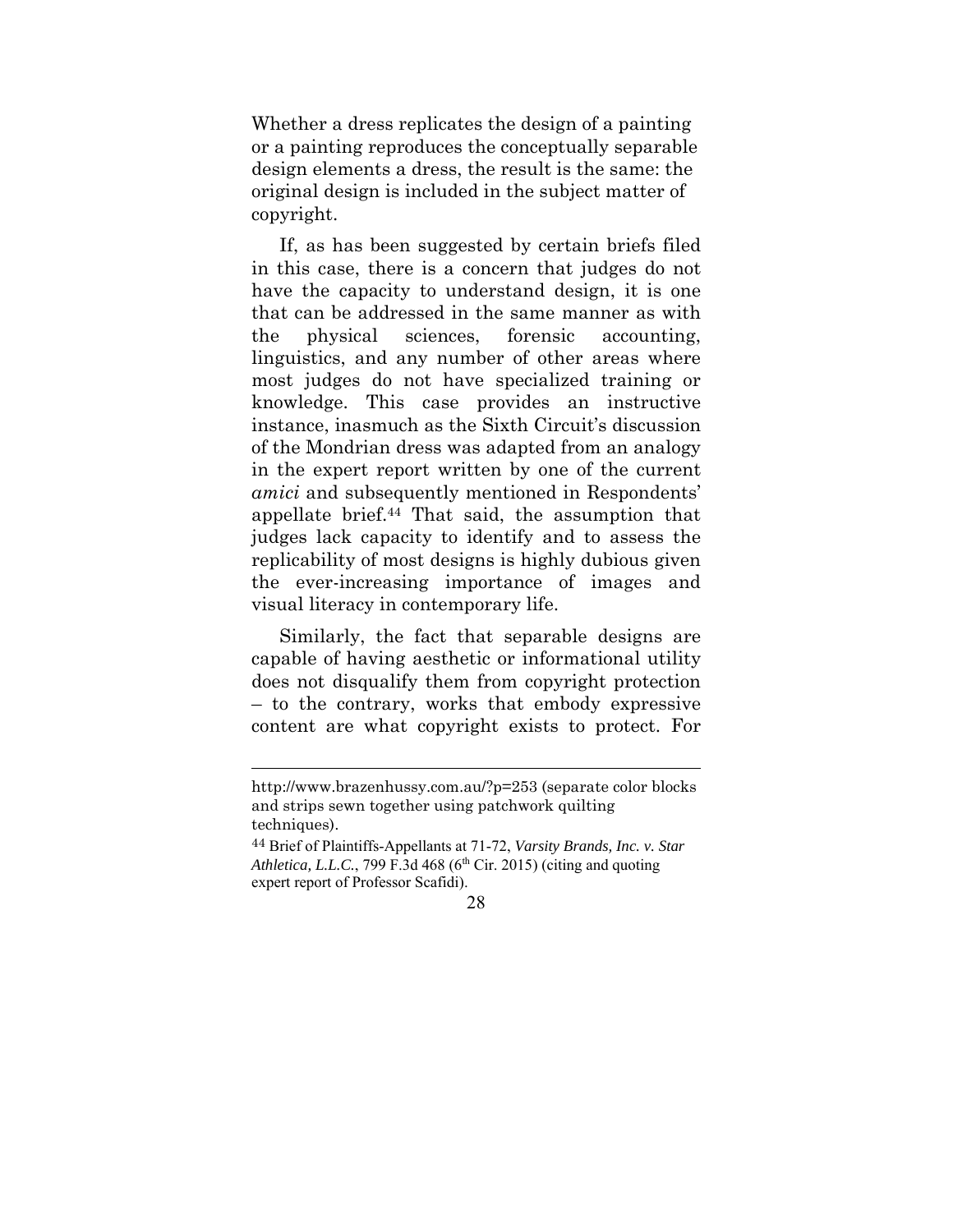instance, the expression of individual and collective identity is intrinsically concerned with conveying information, and it has been an integral aspect of creative art from the earliest expressions of symbolic thought.45

In protecting the conveyance of information in either verbal or visual form, the Copyright Act is not only material-agnostic but also content-neutral; that is, it does not differentiate on the basis of subject matter or the content of expression. In the case of fashion, the expression is often twofold: first, the designer's original aesthetic statement, and second, information about the eventual wearer, which may include such details as personal taste, mood, group affiliation, socioeconomic level, religious practice, marital status, or type of employment, and which almost inevitably includes at least some indication of body size and shape.46 Whatever the dubious merits of judging someone by this last bit of information – her apparent figure, as represented through clothing – it is nevertheless part of the information conveyed through the wearing of fashion or costume.

Of course, this information may be accurate or not – in the case of information regarding body shape and size, we might say flattering or not, depending on the idealized body shape of a particular era or culture, whether an hourglass or a gamine absence of curves – but inaccuracy does not erase the copyrightability of information conveyed by fashion design any more than a novel is barred

 $\overline{a}$ 

<sup>45</sup> Scafidi, *Fashion as Information Technology*, 75-76. <sup>46</sup> *Id.*, at 79-82.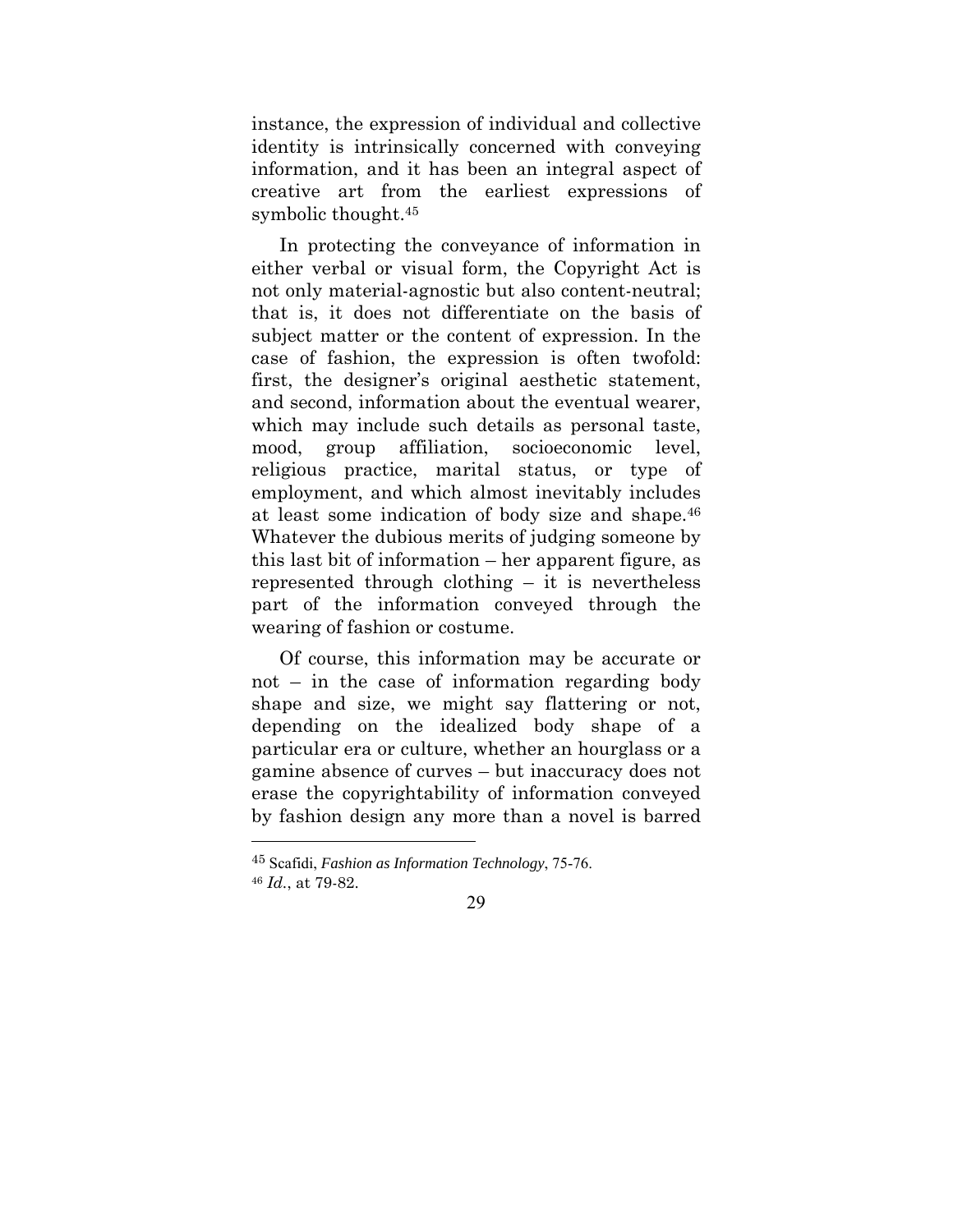from copyright protection because the information it conveys is fictional. Cutting-edge designers' experimentation with silhouette, design in the space around the human body rather than on or following the lines of the body itself, is perhaps the most striking reminder that some artistic expression in fashion is closely related to sculpture.<sup>47</sup> No human body is actually the shape of Charles James' famous 1953 "Clover Leaf" gown,48 Rei Kawakubo's controversial padded and distorted shapes from Spring 1997,49 or the flying saucer dresses that Jeremy Scott sent down the runway for next spring<sup>50</sup> – and the advent of 3D printing continues to expand the creative possibilities.



*Dresses by Charles James, Rei Kawakubo for Comme des Garçons, Jeremy Scott (L to R).* 

 $\overline{a}$ 

<sup>50</sup> Jeremy Scott, Look 54, Spring 2017, available at http://www.vogue.com/fashion-shows/spring-2017-ready-towear/jeremy-scott#collection.

<sup>47</sup> *See generally* Karen Van Godtsenhoven *et al.*, FASHION GAME CHANGERS: REINVENTING THE 20TH-CENTURY SILHOUETTE (2016).

<sup>48</sup> Charles James, *Clover Leaf* (1953), available at http://www.metmuseum.org/art/collection/search/159347. 49 Rei Kawakubo for Comme des Garçons, Spring 2017, available at http://collections.lacma.org/node/185545.

<sup>30</sup>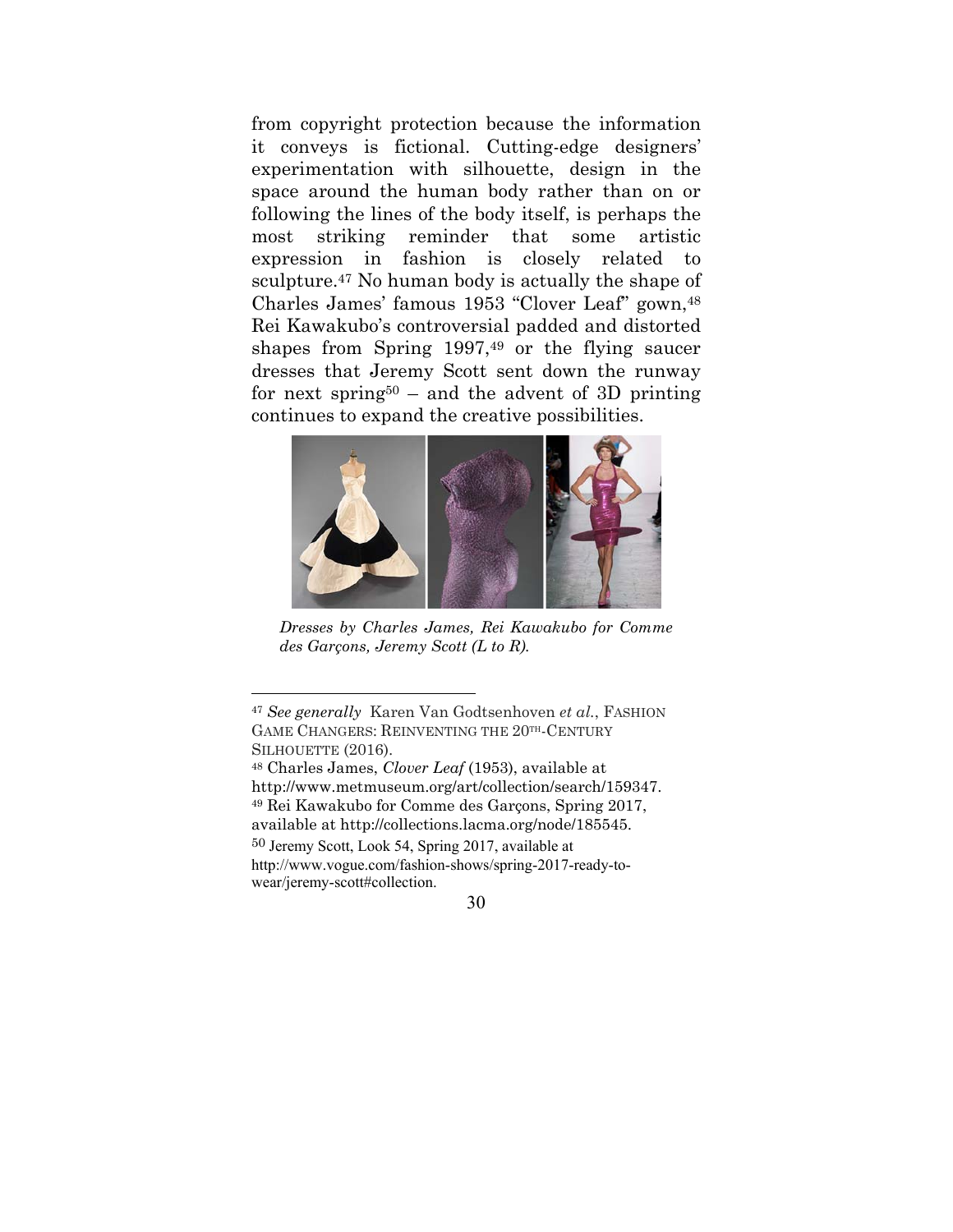The assessment for copyright purposes of other information conveyed through clothing, too, is independent of whether or not it is true in certain limited contexts. A brightly colored article of apparel with a print or design composed of colorblocking and stripes may call to mind a cheerleader, collegiate athletics in general, or a runway look from the current Gucci collection.51



*Gucci sweater, designed by Alessandro Michele (2016).* 

As another example, camouflage may against certain backgrounds convey the deliberately misleading information that there is nobody present, though in other contexts it is merely a military-inspired fashion statement. Indeed, all *trompe l'oeil* designs across copyrightable media, including two-dimensional images that incorporate perspective to create the illusion of depth, are analogous to copyrightable fiction – and there is

<sup>51</sup>Gucci, Look 14, Fall/Winter 2016,

https://www.gucci.com/us/en/lo/runway/women/fall-winter-2016 runway/look-14-p-FW16\_FSWLook14US .

<sup>31</sup>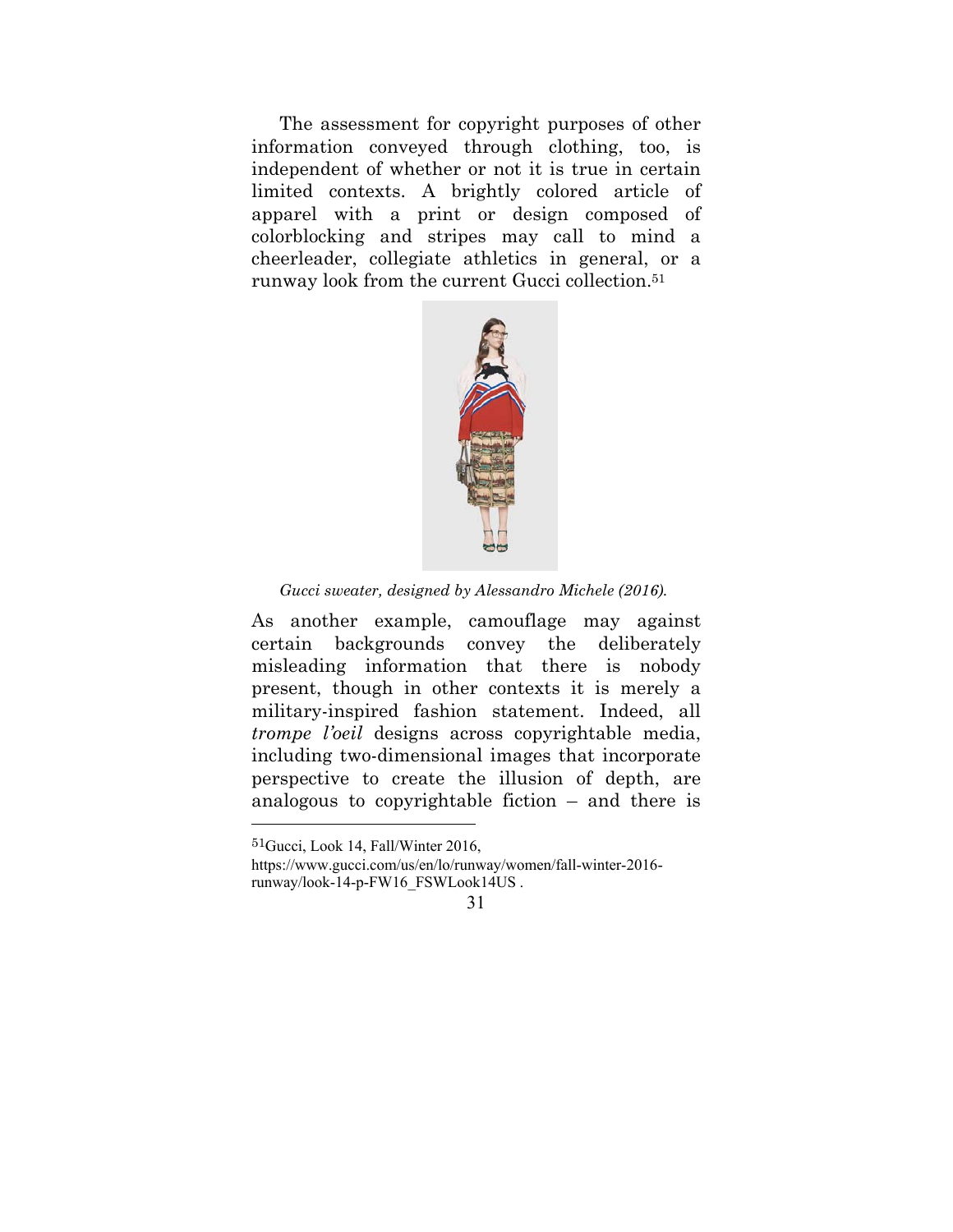nothing in the Copyright Act that requires artists who work on such media as walls, ceilings, 3D movies, or dresses to choose either keeping the human imagination in check or being denied legal protection for their work.52



*Trompe l'oeil dress by Thom Browne, shown on trompe l'oeil tile "swimming pool" runway, Spring 2017.53*

While copyright protection for the conceptually separable elements of fashion designs does not depend on their artistic value or merit, we note that many museums include fashion items – including

<sup>52</sup> *Contra* Brief of Professors Christopher Buccafusco and Jeanne Fromer as Amici Curiae Supporting Petitioner, *Star Athletica, L.L.C. v. Varsity Brands, Inc.*, No. 15-866 (U.S. Sup. Ct. July 22, 2016); Jeanne C. Fromer, *An Information Theory of Copyright Law*, 64 EMORY L.J. 71 (2014). 53 Thom Browne, Look 1, Spring 2017, available at

http://www.vogue.com/fashion-shows/spring-2017-ready-towear/thom-browne/slideshow/collection#1.

<sup>32</sup>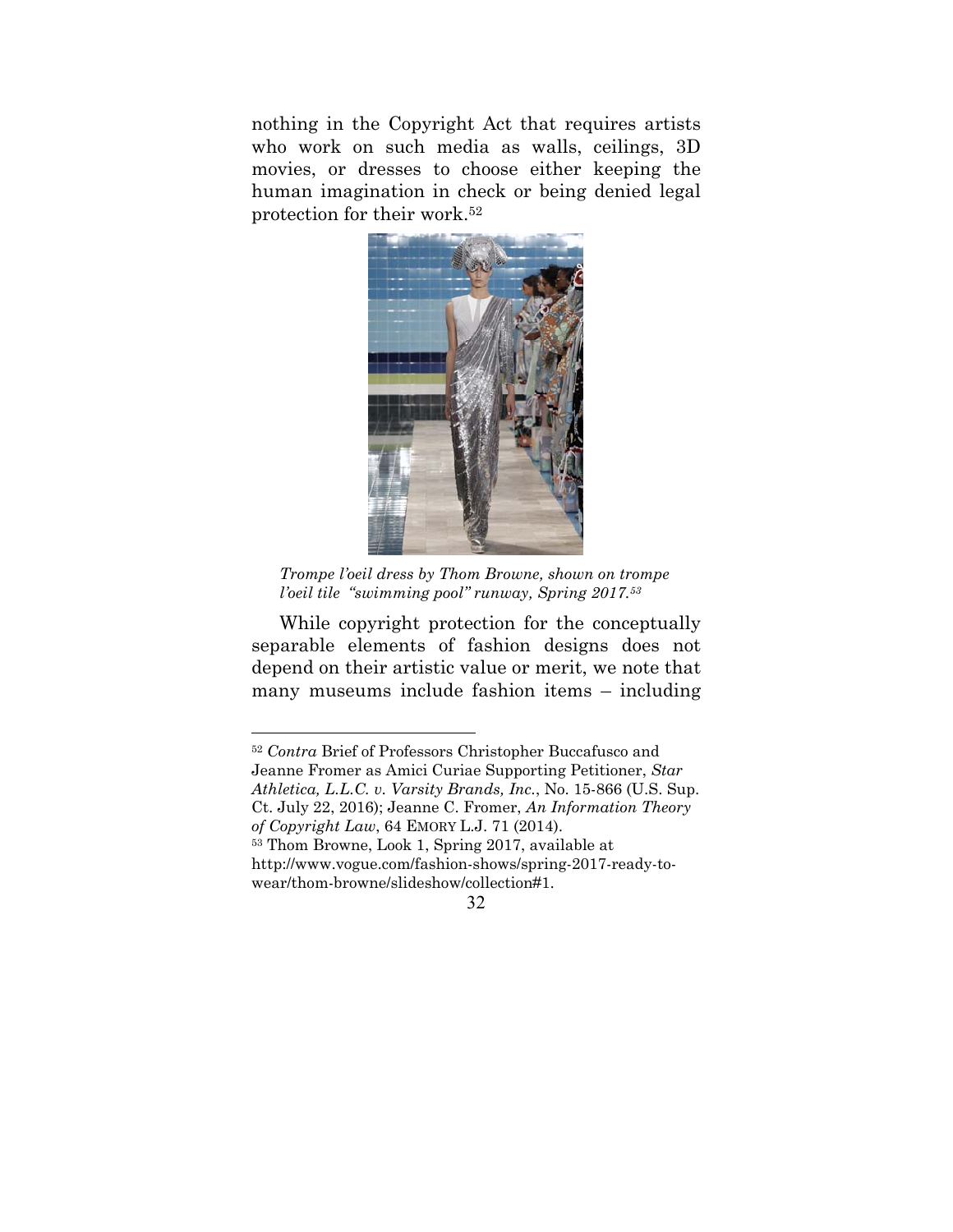those designed by some *amici* – in their permanent collections and feature them in special exhibitions. These items are no longer worn at all, if they ever were, but are instead presented for the very purpose of displaying their own appearances and conveying information – the aesthetic and informational utility that is so clearly described in the Copyright Act.

## **C. This Court Should Adopt a Conceptual Separability Standard Not Only Consistent with the 6th Circuit's Result But Also With Long-Established Protection for Certain Elements of Fashion Designs**

We believe that the optimal outcome of this case one that affirms the copyrightability of respondent's designs while providing a more stable framework, grounded in the language of the copyright statute, for assessing separability for useful articles. As written, the standard for separability enables the Copyright Act to extend the same copyright protection for expressive aesthetic or informational content regardless of the material in which it is embodied. Supplementing the standard with an additional test is unnecessary; it has provided a relatively predictable means of assessing copyrightability for designers and judges alike, and the protection it provides should remain.

The Sixth Circuit's opinion reflects the standard's intrinsic utility as well as the difficulty that can result when tests are multiplied beyond necessity. On the one hand, the tests delineated by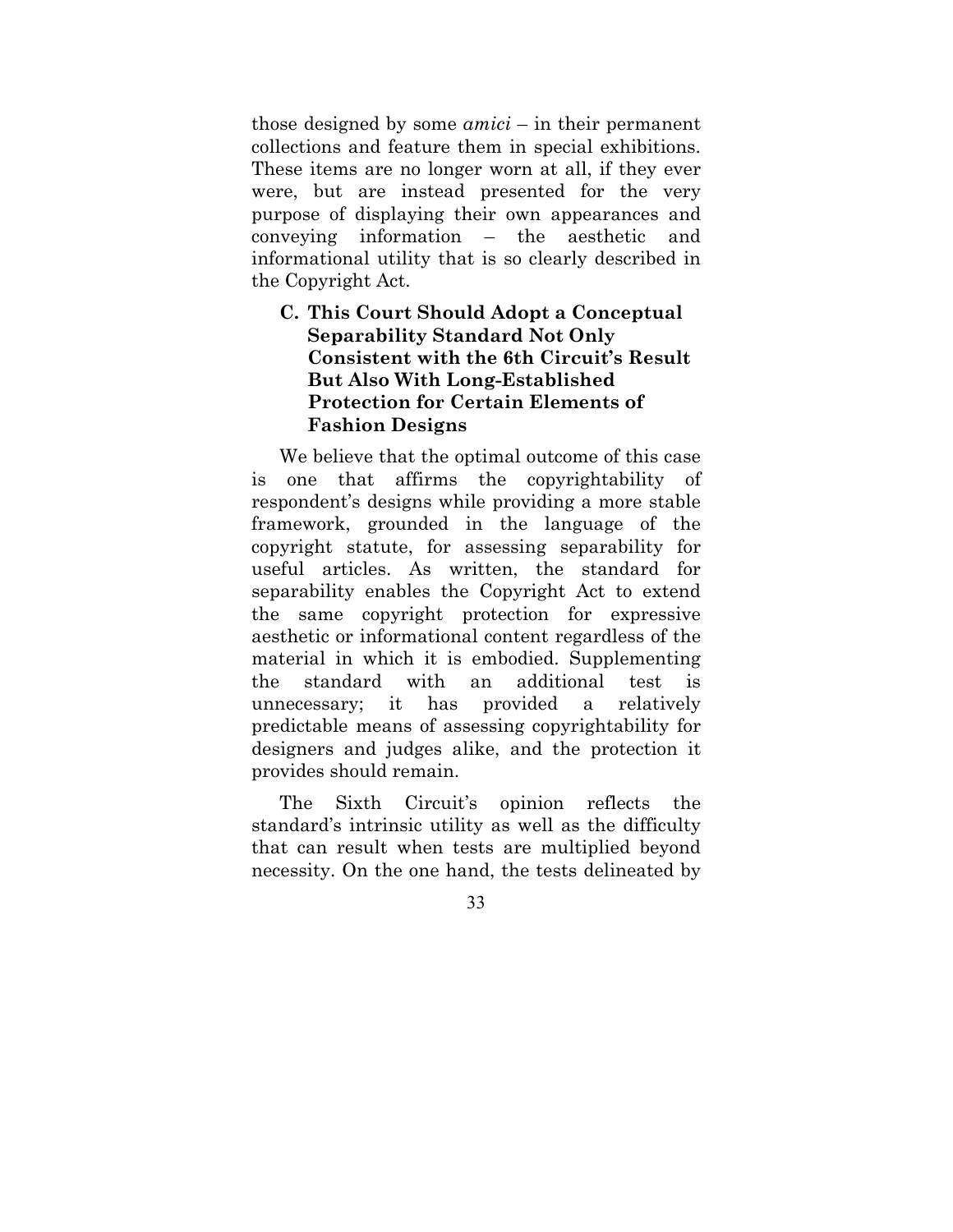the panel reach the same result when applied in this instance and others; Respondents' designs at issue are paradigmatic examples of the identifiable and independently replicable design elements the separability standard has long served to protect. Nonetheless, the characterization of each instance of judicial reasoning as a discrete test typifies the confusion that can result when standards designed to facilitate judicial reasoning are reduced to bright-line rules that inhibit it. The fact that the district court reached a different conclusion in regard to Respondents' designs speaks less to the useful article doctrine than to how disputes involving fashion tend to inspire extra-legal reasoning directed toward keeping fashion unprotected, with little regard for the potential negative consequences for other types of works.

In raising these issues, this case provides the Court with an opportunity to address the problem of applying verbal standards to visual design. For designers and designs of all stripes – fashion, graphic, architectural, and more – the statute has made identifying potentially copyrightable design features intuitively obvious more often than not. Although the separability of a given design may likewise be evident to lawyers and judges in a particular case, explaining why a design is or is not copyrightable requires, at least for now, reducing the information-rich imagery into words. Keeping the standard flexible and open-ended would be an important contribution toward giving judges the space to develop a more sophisticated jurisprudential reasoning in design assessment,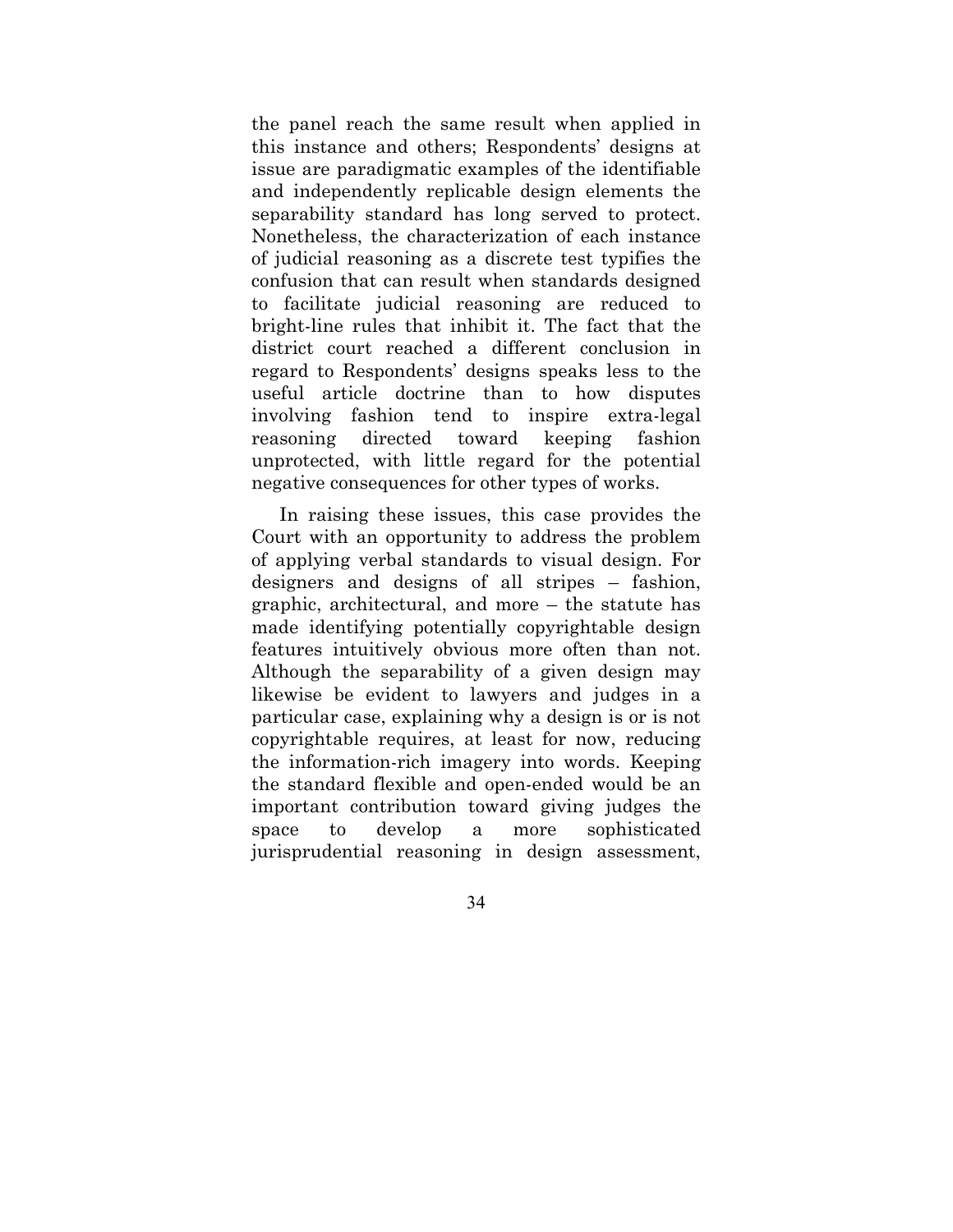which is likely to be essential as visual literacy becomes a universal requisite.

As expected, this case has attracted a number of briefs admonishing the court that the scope of copyright protection has become too broad, but this is ultimately a question for Congress to decide. This case does, however, provide an apt occasion for addressing a recurring weakness in contemporary fashion and copyright jurisprudence: the counterintuitive reduction of original, creative design elements to mere bodily covering. There is often a striking disconnect between the determination to treat the design of a garment, however original or fanciful, as merely utilitarian for purposes of copyright law versus its aesthetic and identity-expressing significance for designers and consumers. When designers have devised truly original stylistic elements that have no practical function whatsoever beyond conveying appearance or information and are capable of transmedia replication, confidence in the law is only increased when judges feel free to see more creative value than in a screwdriver or wrench.

The fact that the legal interpretation of fashion design in the U.S. can be so radically reductionist reflects in part the persistence of deep-rooted cultural prejudices no longer tolerated in other contexts. The express reference to "ladies' dress" in the House Report is a telling case in point. In the U.S., fashion has for too long been categorized as a feminine, frivolous, and inherently irrational domain, the province of women and gay men. While not the primary aim of this amicus brief or of